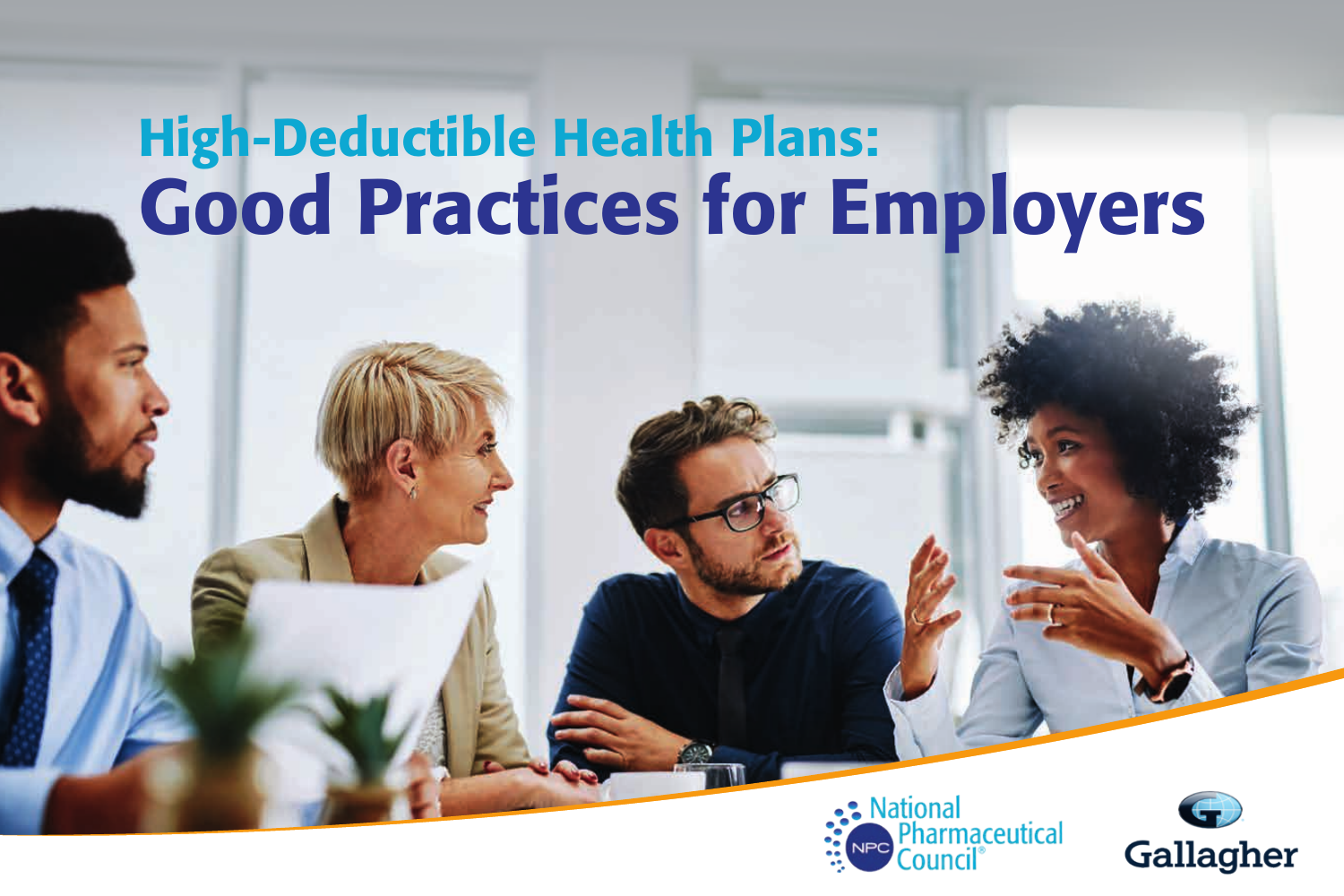#### National Pharmaceutical Council

The National Pharmaceutical Council (NPC) is a health policy research organization dedicated to the advancement of good evidence and science, and to fostering an environment in the United States that supports medical innovation. Founded in 1953 and supported by the nation's major research-based biopharmaceutical companies, NPC focuses on research development, information dissemination, education and communication of the critical issues of evidence, innovation and the value of medicines for patients. For more information visit **www.npcnow.org** and follow NPC on Twitter **@npcnow**.

#### Gallagher Research & Insights

Gallagher Research & Insights (GRI) provides the intelligence, competitive benchmarking and guidance essential for success in the dynamic healthcare market through research, analysis, reporting, training, presentations and client support. Areas of focus include the marketplace influence of jumbo employers (5,000+ employees), non-jumbo employers (50-4,999 employees), leading employer health coalitions, employer advisors and integrated delivery networks.





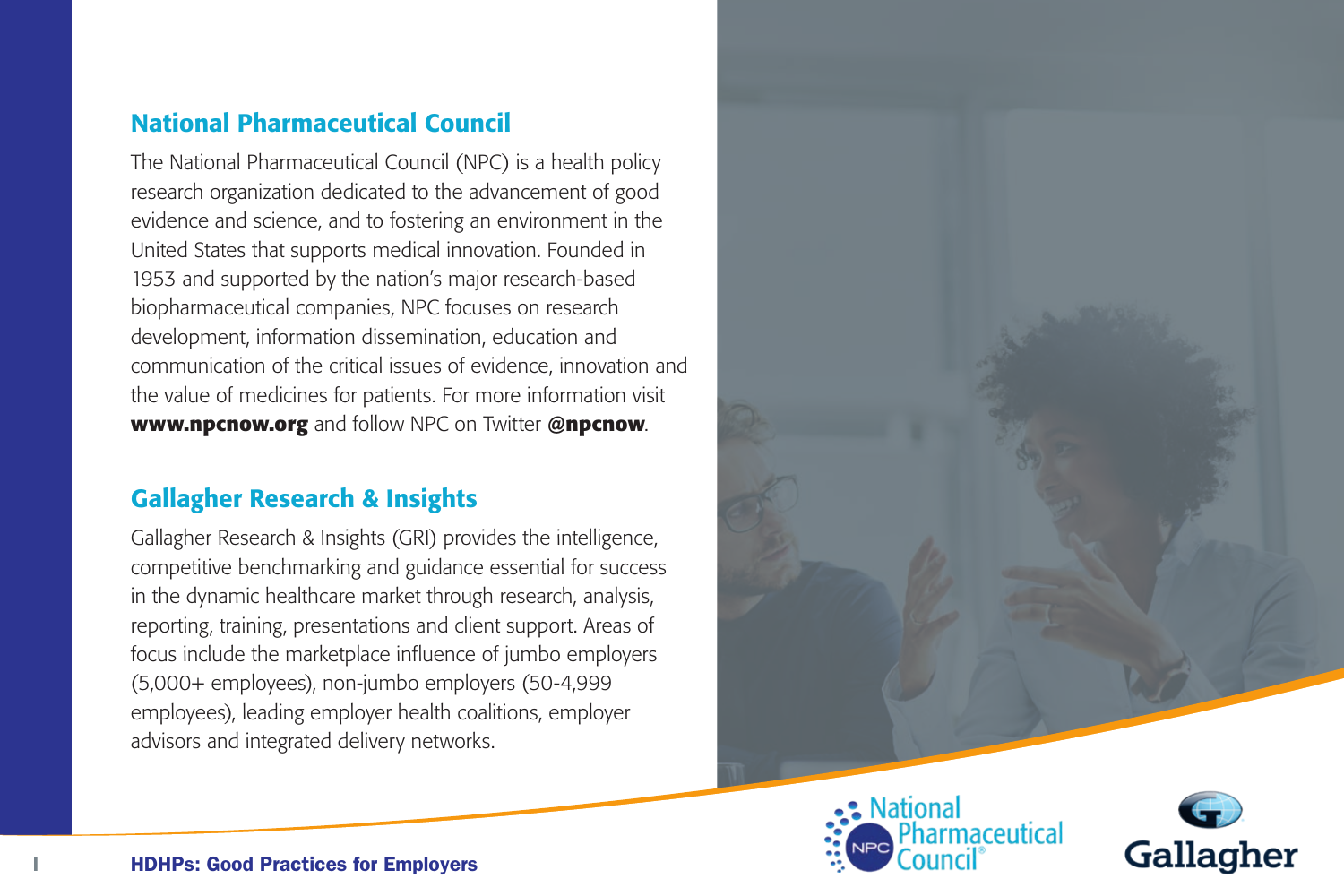## **Table of Contents**

Methodology and Survey Demographics . . . . . . . . . . . . **10**

High-Deductible Health Plan Experiences . . . . . . . . . . . **17**

High-Deductible Health Plan Good Practices . . . . . . . . . **24**

Conclusion . . . . . . . . . . . . . . . . . . . . . . . . . . . . . . . . . . . . . . **29**





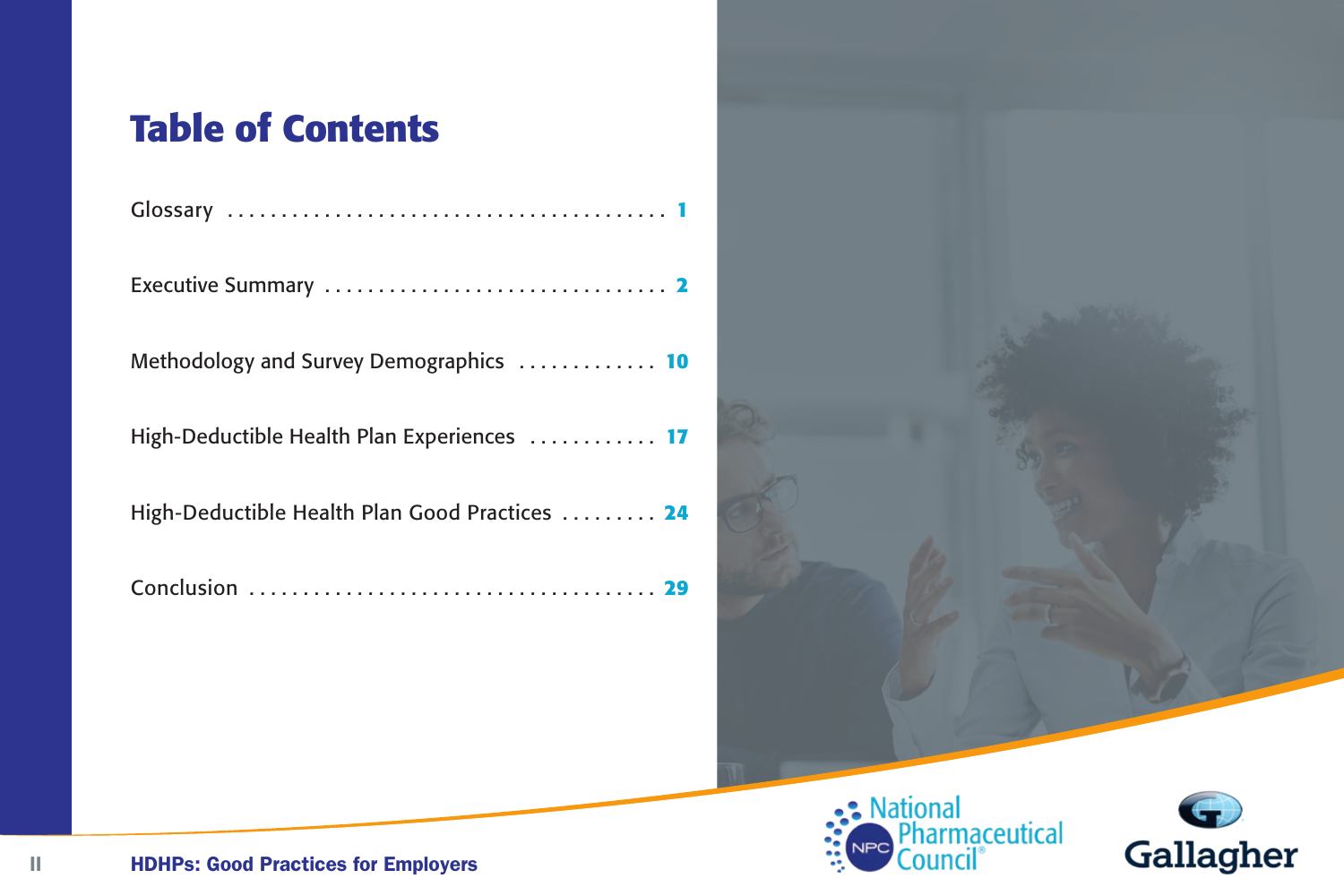## **Glossary**

**Deductible** – The amount an insured individual must pay out of pocket before their insurer starts paying.

**Health Savings Account (HSA)**  $-$  A type of savings account that allows an individual to set aside money on a pre-tax basis to pay for qualified medical expenses.

**High-Deductible Health Plan (HDHP)**  $- A$  plan with a lower-than-usual monthly premium but a higher deductible than a traditional plan. HDHPs require consumers to pay for more health care costs on their own before their insurance starts covering costs.

HSA-Qualified HDHP — A HDHP designed in accordance with Internal Revenue Service (IRS) rules that allow an individual to contribute to an HSA.

**Good Practice**  $-$  An action that employers can take to help enrollees maximize value and better navigate their benefits and treatment options.

**Pre-Deductible Coverage** — When a health plan covers a medication or service before a patient has met their deductible.



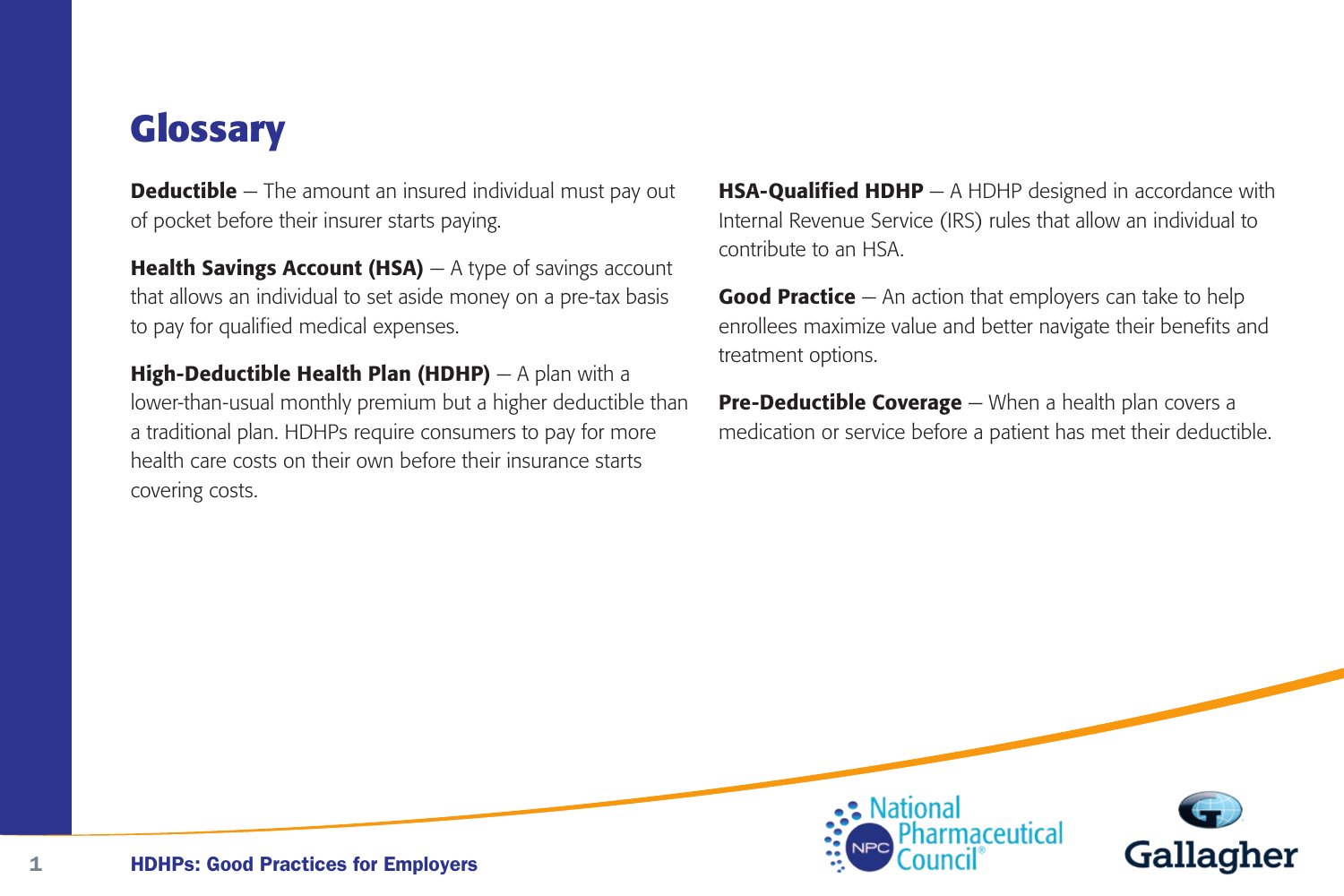# Executive Summary



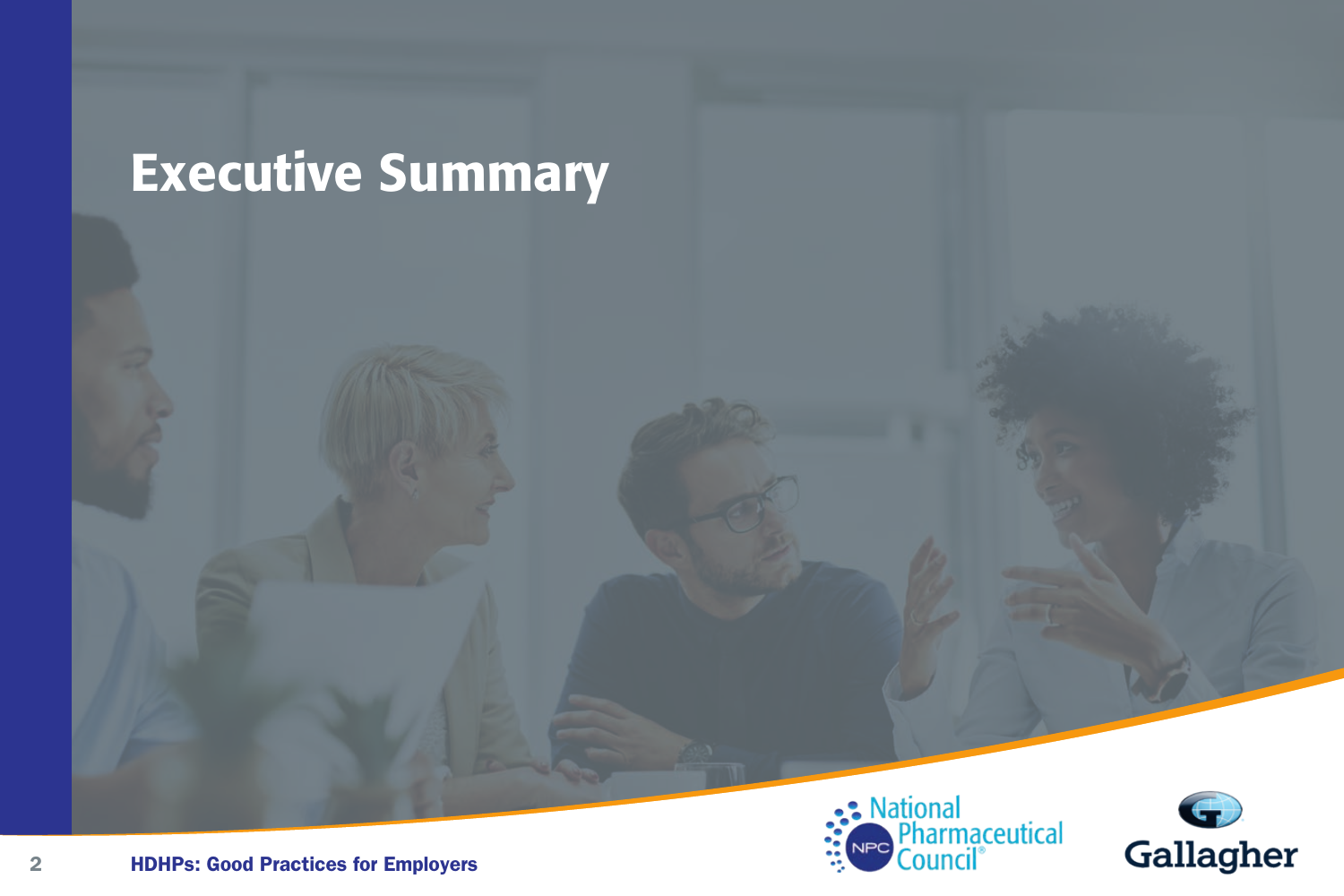# **Key Takeaways**

- Employers are identifying HDHP good practices to help enrollees maximize value.
- Nine HDHP design tactics stand out as good practices.
- Employers recommend prioritizing five of these good practices to make the most impact in helping patients maximize value and better navigate their benefits:



Offer HSA contributions



 Offer ongoing education that emphasizes the retirement and tax-free advantages of HSAs



 Cover preventive care medications pre-deductible as fully as HSA federal regulations allow



Front-load HSA contributions



 Offer additional HSA contributions based on employee actions

- Opportunities exist to improve uptake of HDHP good practices.
- Some employers expressed concern about HDHP financial burden on employees.
- Employers acknowledged HDHP usefulness, but said they are imperfect tools.



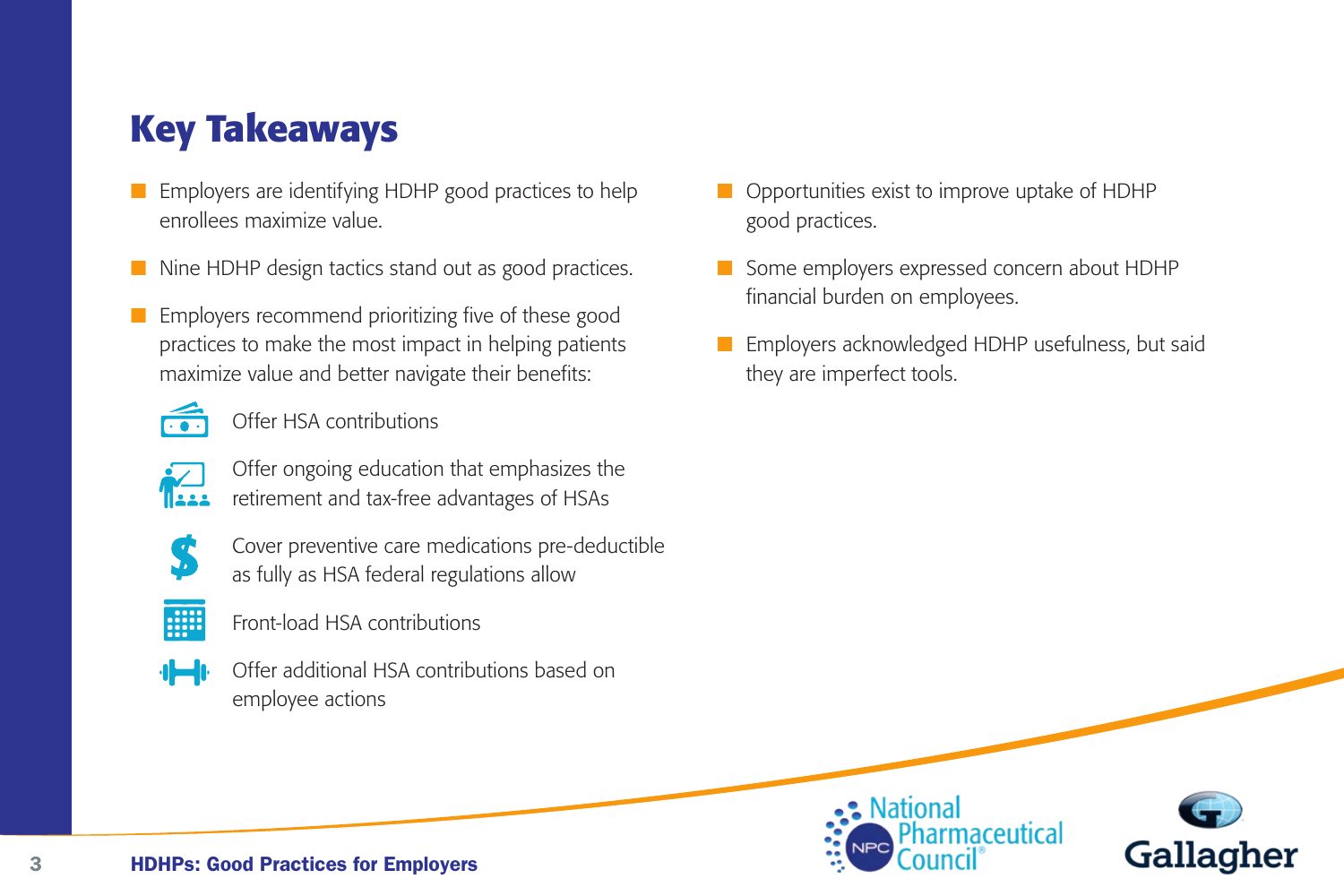## **Employers Are Establishing HDHP Good Practices to Help Enrollees Maximize Value**

HDHPs have grown in prevalence and enrollment since their introduction to the market. By 2021, however, the rate of HDHP adoption had leveled off, indicating the market had reached a mature state of HDHP adoption.

The National Pharmaceutical Council (NPC) and Gallagher Research & Insights (GRI) conducted this research in 2021 to explore whether consensus has emerged around which HDHP benefit designs consistently help enrollees in maximizing the value of their benefits and navigating their treatment options. The research included a survey of 50 jumbo employers about their experiences with and perspectives on HDHPs.

In 2014, NPC and GRI (formerly the Benfield Group) published research showing that some employers were beginning to establish good practices to support to their employees enrolled in HDHPs and align incentives to improve health and health care decision-making, but the market and practices had not matured.

While the 2014 research broadly considered the entire HDHP market, this research update focuses on HSA-qualified HDHPs, which have become the predominant model in the market.



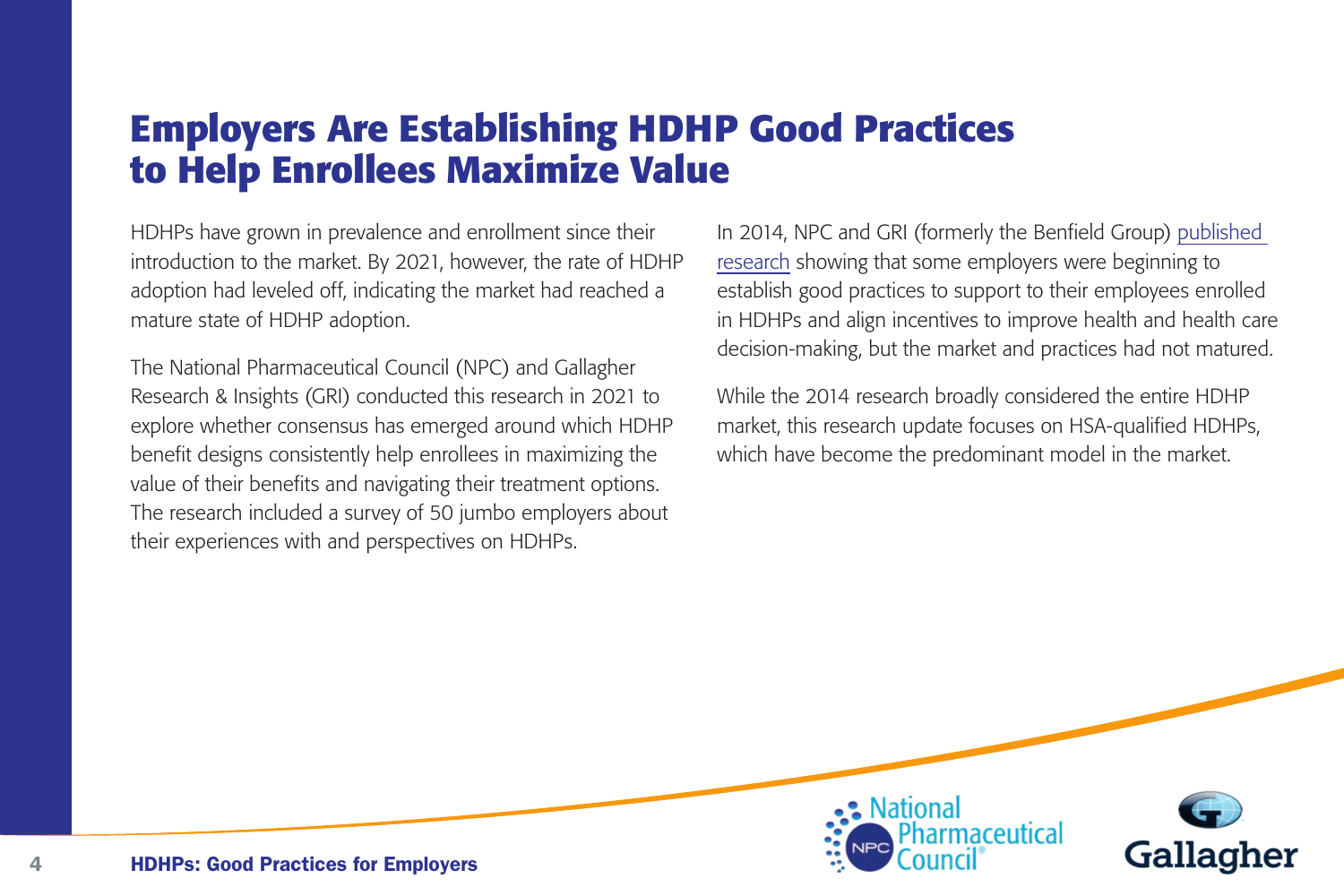## **Nine HDHP Design Tactics Stand Out as Good Practices**

Two-thirds or more of employers surveyed agreed or somewhat agreed on nine HDHP good practices:

- **1.** Offer ongoing education that emphasizes the retirement and tax-free advantages of HSAs
- **2.** Offer real-time pharmacy tools that provide the prices of medications at various locations
- **3.** Cover preventive care medications pre-deductible as fully as HSA federal regulations allow
- **4.** Offer tools that allow enrollees to estimate costs for medical appointments and procedures
- **5.** Offer HSA contributions
- **6.** Offer an investment option as part of the HSA
- **7.** Offer an alternative plan design in addition to HDHPs
- **8.** Offer additional HSA contributions based on employee actions
- **9.** Front-load HSA contributions



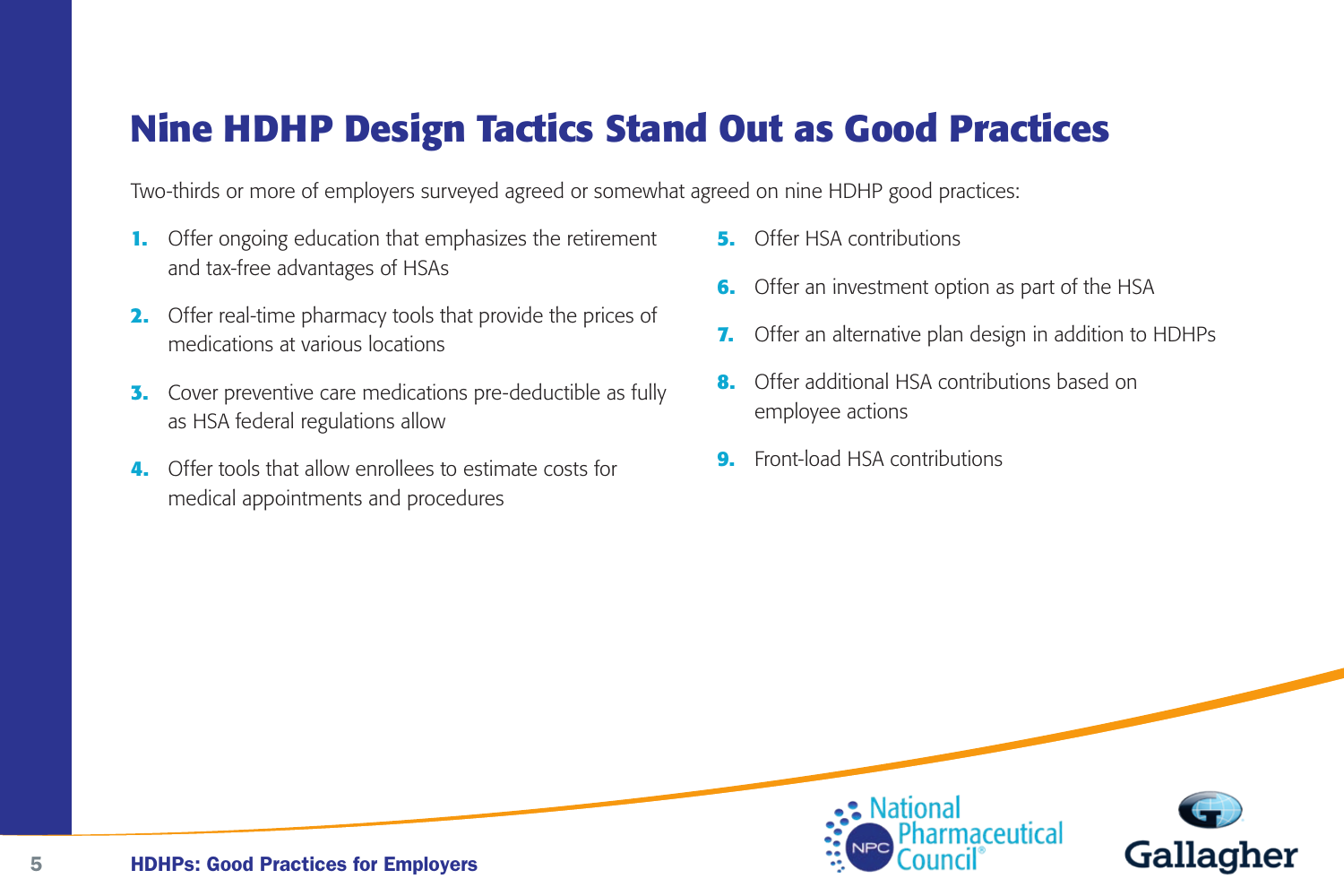## **Employers Identify Most Impactful Good Practices for HDHPs**

Employers rated five good practices as the most impactful starting points for helping enrollees maximize value and navigate benefits:



Offer HSA contributions



Offer ongoing education that emphasizes the retirement and tax-free advantages of HSAs



Cover preventive care medications pre-deductible as fully as HSA federal regulations allow



Front-load HSA contributions



Offer additional HSA contributions based on employee actions



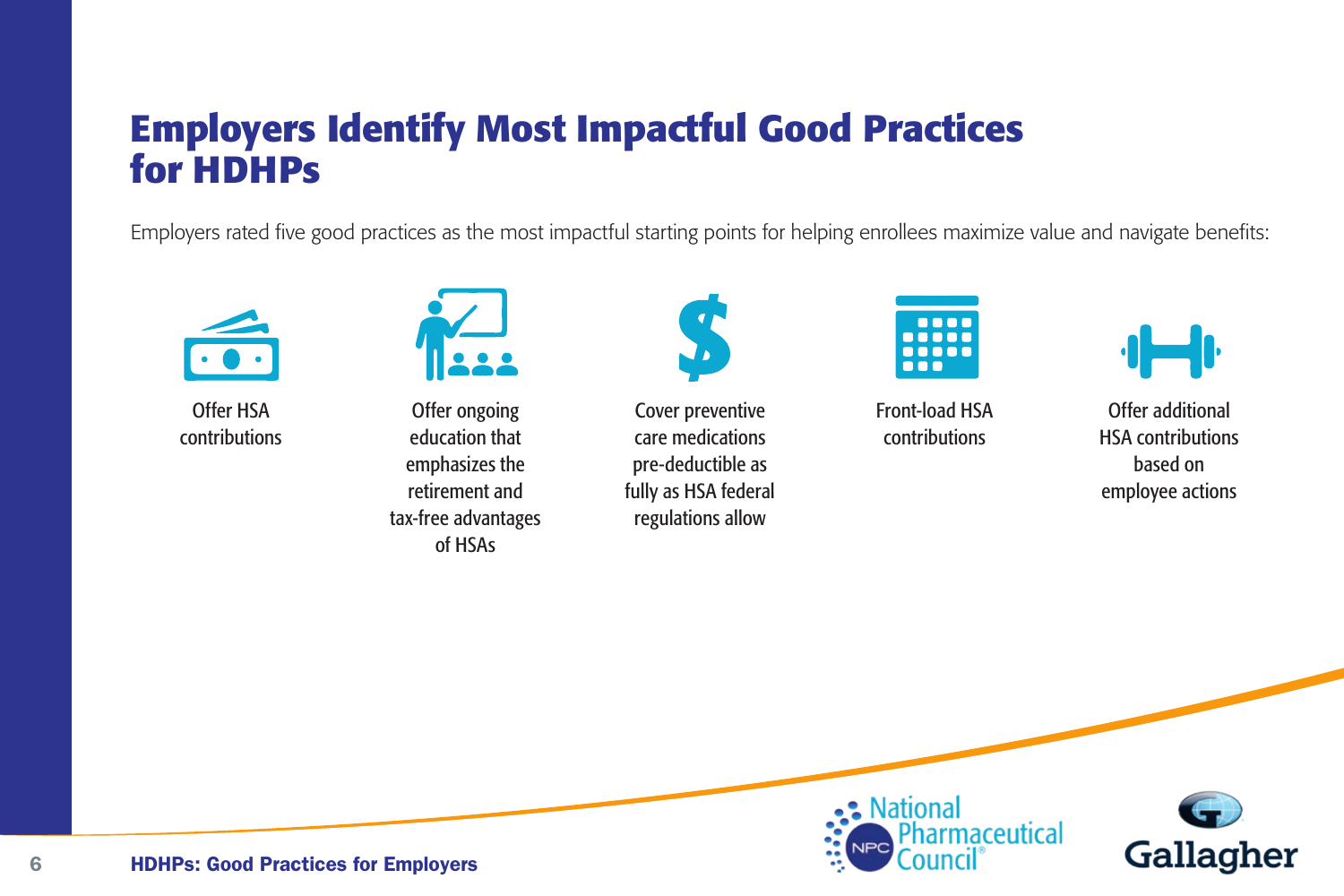# **Opportunities Exist to Improve Uptake of HDHP Good Practices**

The survey revealed gaps between what employers considered a good practice and what they implemented in their HDHP designs.

Among the nine good practices, the following ones had the greatest differences between the share of employers agreeing it was a good practice versus implementing the tactic:

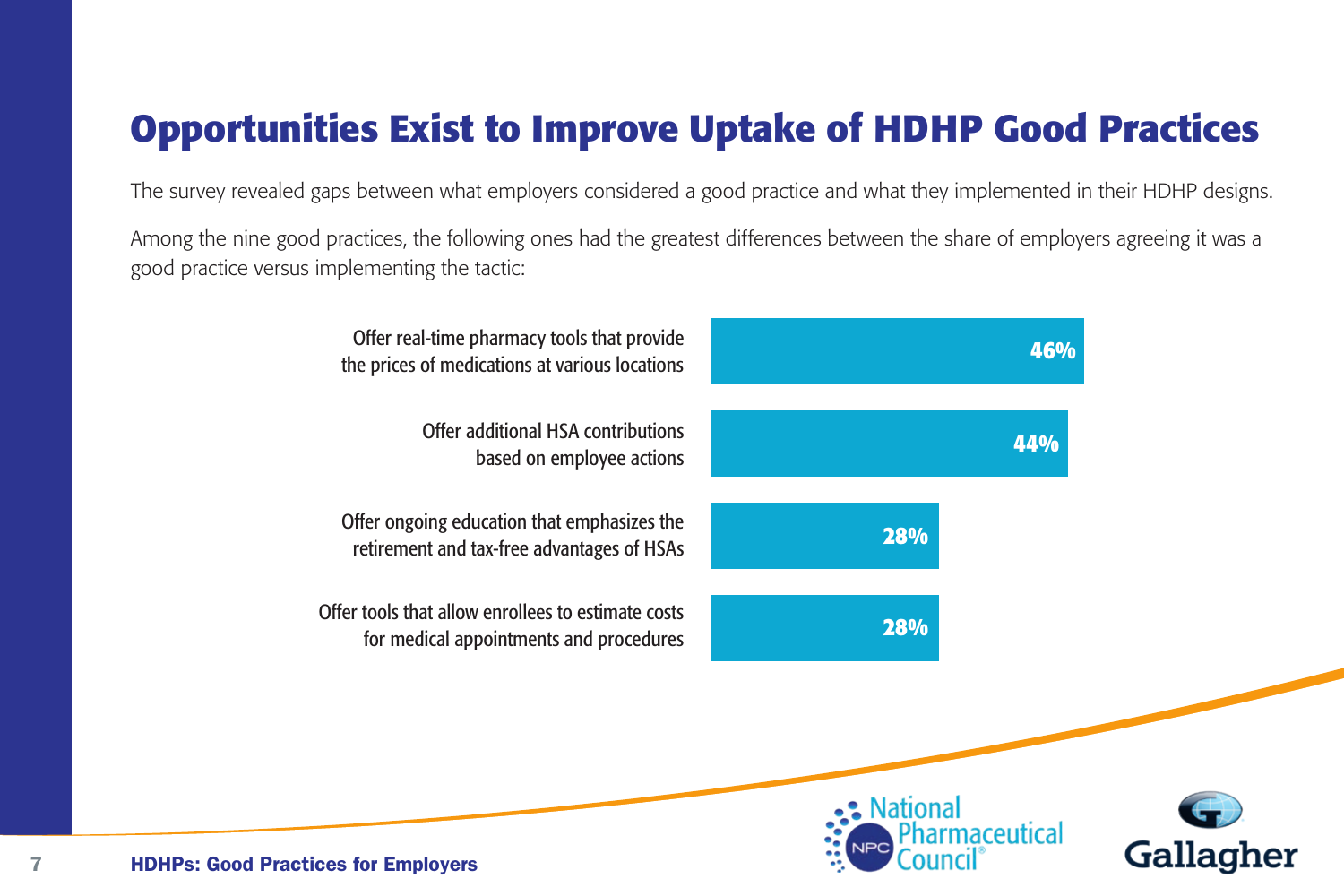### **Some Employers Express Concern About Financial Burden of HDHPs on Employees**

Some survey respondents expressed concern about the financial burden on employees from HDHPs, but they otherwise thought that employees typically encounter moderate or few negative outcomes from HDHPs.

Increased emergency room claims and reduced claims for routine care were the negative HDHP impacts that employers most often observed.

Two-thirds of employers expressed concern about financial burden, which was most often related to low- and middleincome employees:

- Low-wage employees (74%)
- Middle-wage employees (74%)
- Enrollees with chronic illnesses (32%)

 *The lower premium attracts the employee … the challenge that we found — again because of our employee makeup — is that employees tend to look at the premium and sometimes they don't even look at the design. Then they're in a little bit of a pickle when it comes to using the benefit, like when they end up in the emergency room.*

*— Employer*



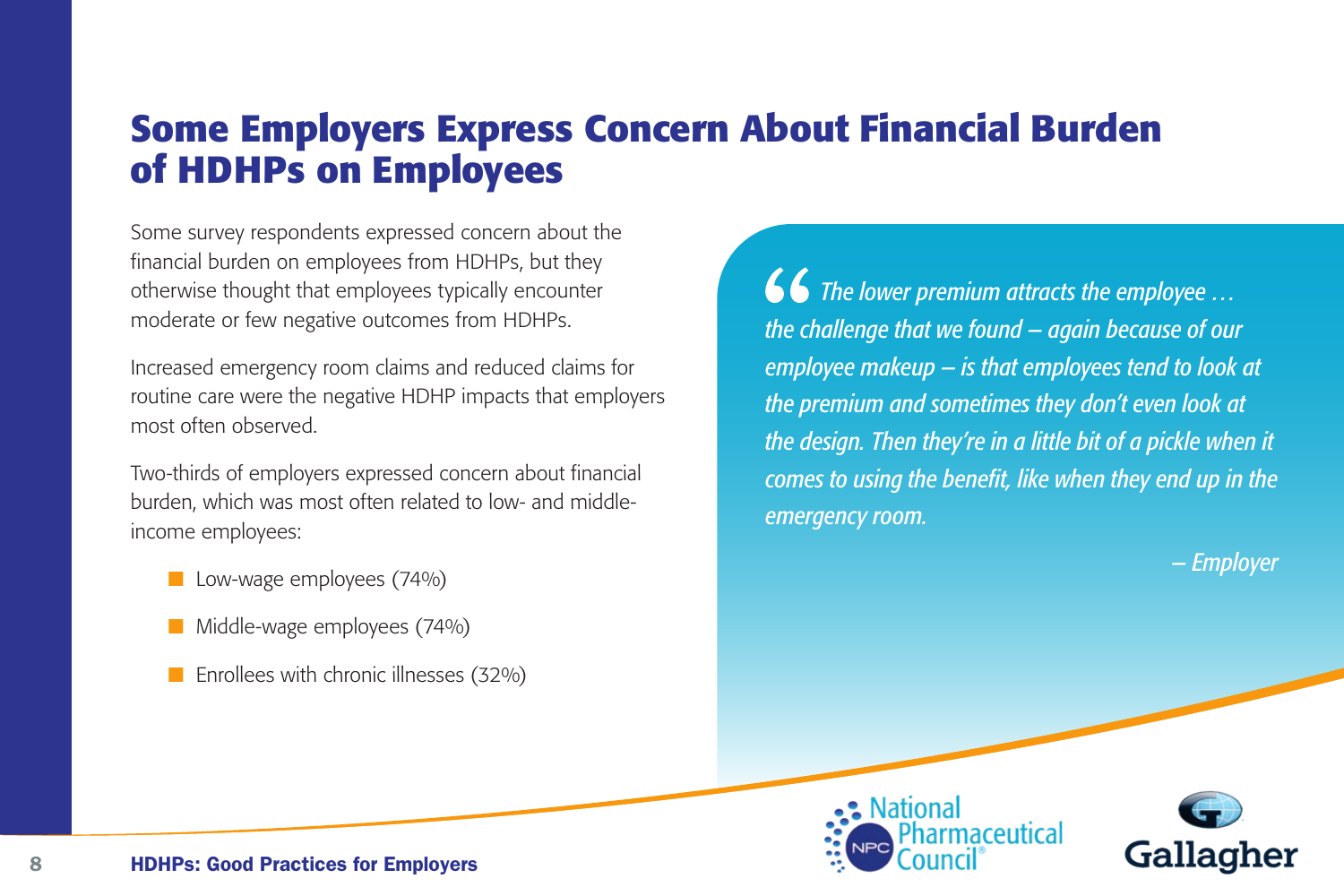## **Employers Acknowledge HDHPs Are Imperfect Tools**

Survey respondents indicated that HDHPs generally achieve satisfactory results but can cause difficulty for patients.

While acknowledging their usefulness, employers said HDHPs remain imperfect tools. Survey respondents reported that HDHPs are more likely to achieve moderate than strong results in:

- Achieving satisfactory use of preventive care services (52% moderate vs. 24% strong)
- Curtailing employer medical spend (48% vs. 34%)
- Curtailing employer pharmacy spend (42% vs. 32%)

 *The problem with HDHPs is that people may indeed be avoiding care, but we simply do not have a line of sight on that situation. … Post-implementation, we definitely saw a dip in utilization, and it has since bounced back a bit, but not to previous levels, and it is hard to not think some still avoid care. These plans are not a cure-all, that is for sure.*

*— Employer*



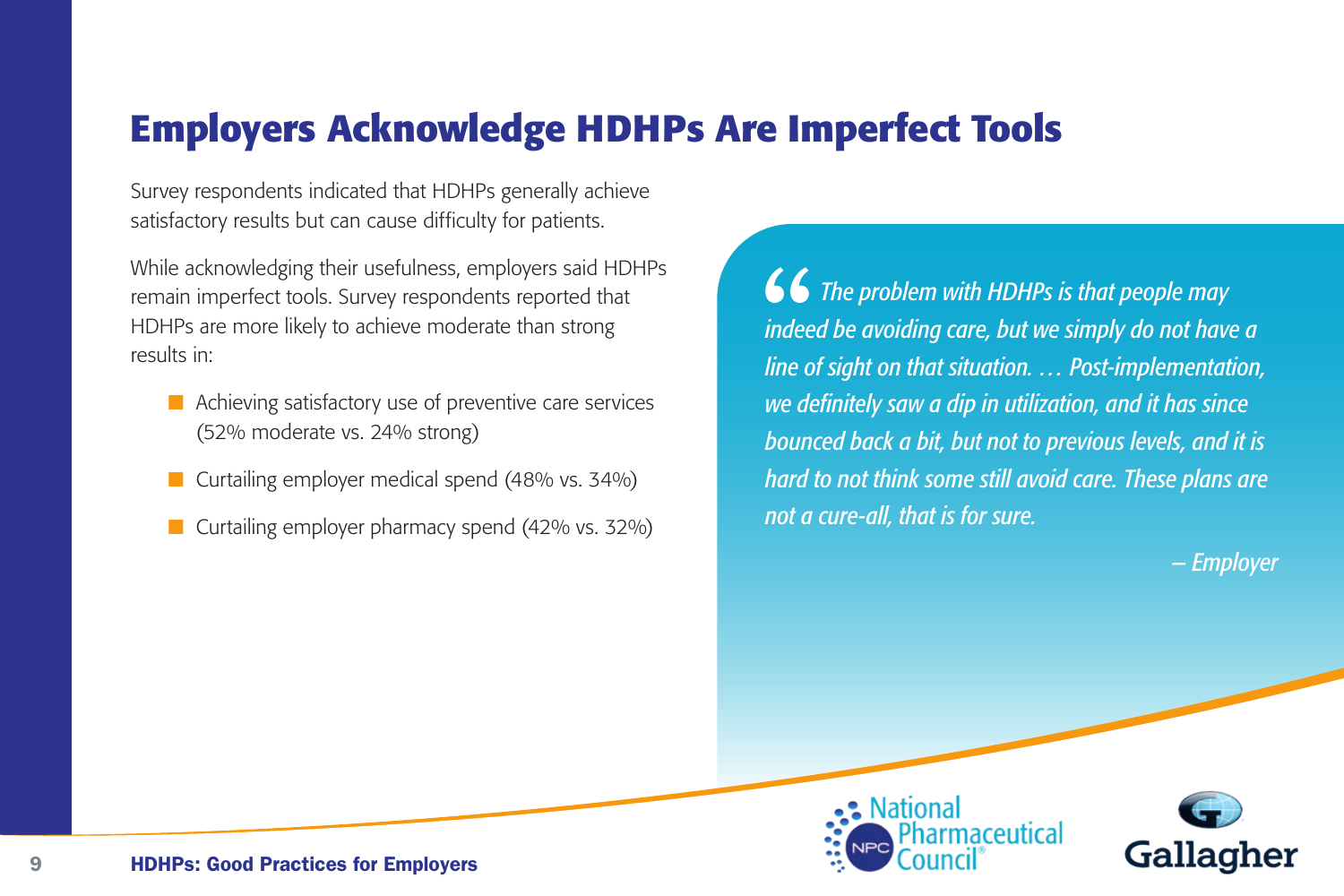# Methodology and Demographics



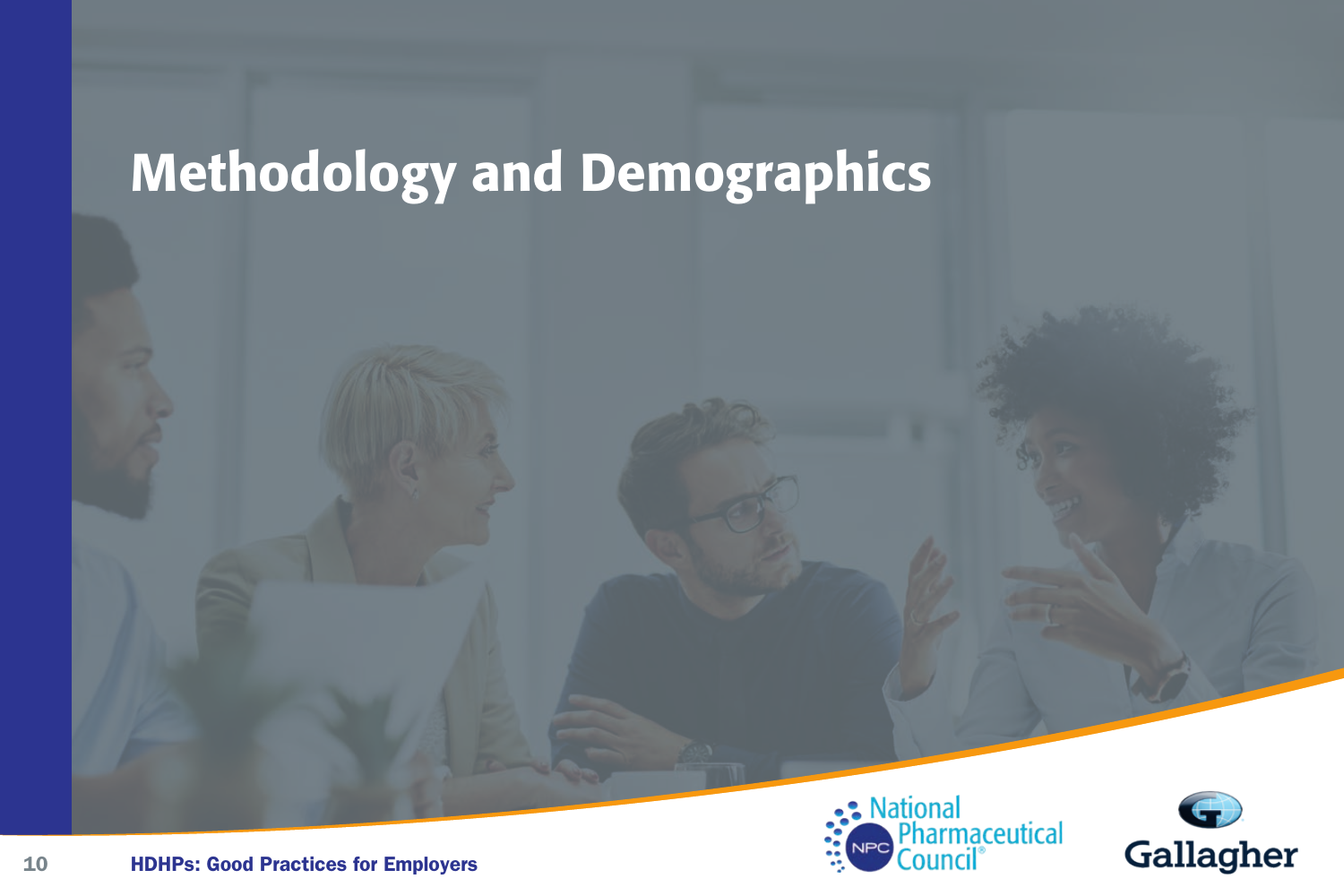# **Methodology: Project Goal and Research Process**

This research project conducted by NPC and GRI explored the status of HDHPs in 2021.

As an update to research conducted in 2014, this project explored whether consensus has emerged around which HDHP benefit designs consistently help enrollees in maximizing the value of their benefits and navigating their treatment options. This research elucidates good practices that employers can implement to optimize their benefit design in a patient-centered manner.



• National

armaceutical

Gallagher

#### Research Process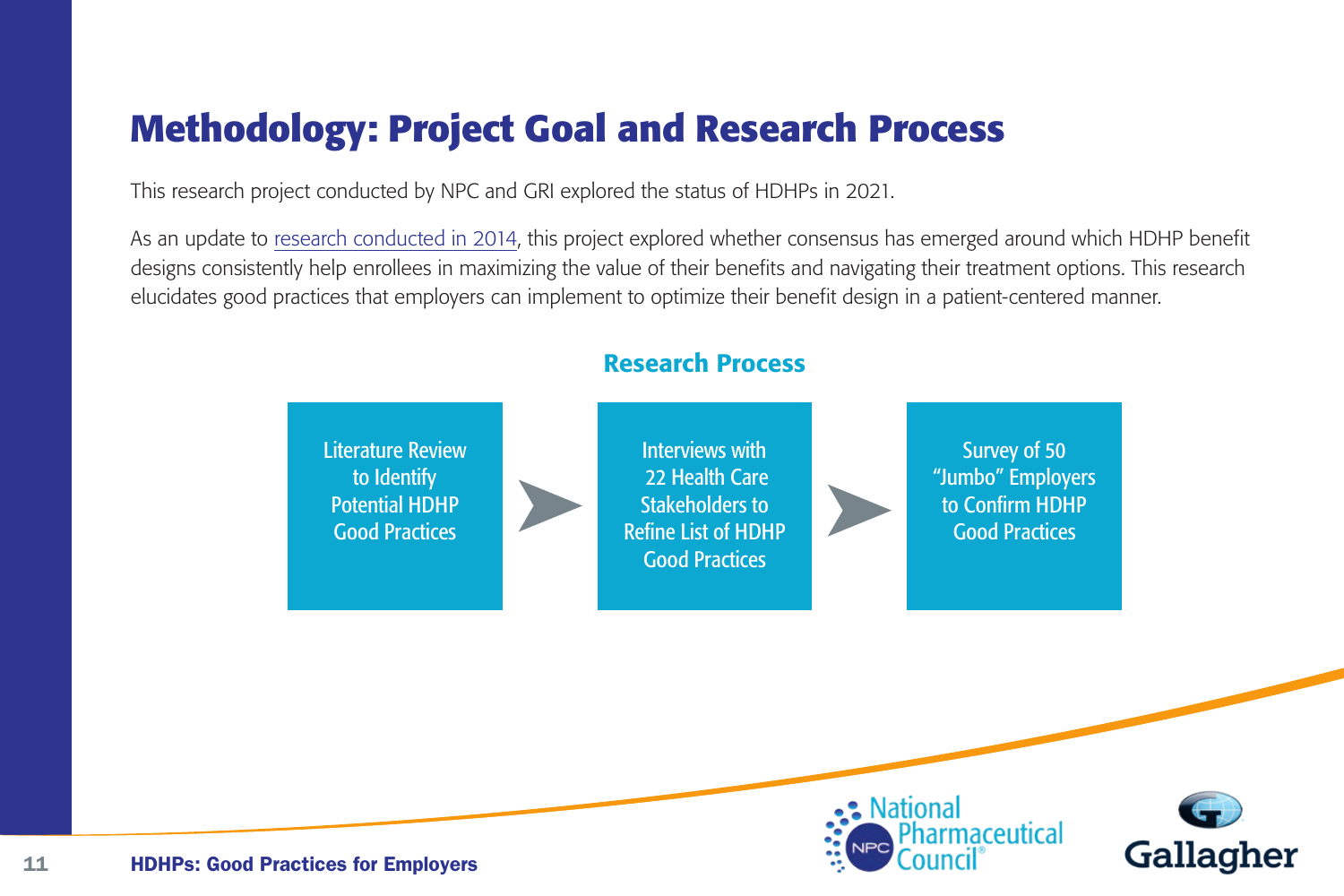### **Methodology: Research Process**

#### Literature Review to Identify Potential HDHP Good Practices

The literature review collected up-to-date information on the prevalence of HDHPs, common design features and the impact on patient health. The review identified perspectives on good HDHP designs and tactics to test in the interviews and survey. Sources reviewed included major coalitions, advocacy groups, consulting houses, think tanks, industry organizations and peer-reviewed journals.

#### Interviews with Health Care Stakeholders to Refine List of HDHP Good Practices

The interviews provided context to the literature review findings and guided the development of the survey. The 45-minute interviews were conducted with 22 health care stakeholders: one health plan, three pharmacy benefit managers, three subject-matter experts, three employee benefits consultants, four patient advocacy groups and eight jumbo employers.

#### Survey of 50 "Jumbo" Employers to Confirm HDHP Good Practices

The survey explored the employers' HDHP experiences and perspectives on good practices.



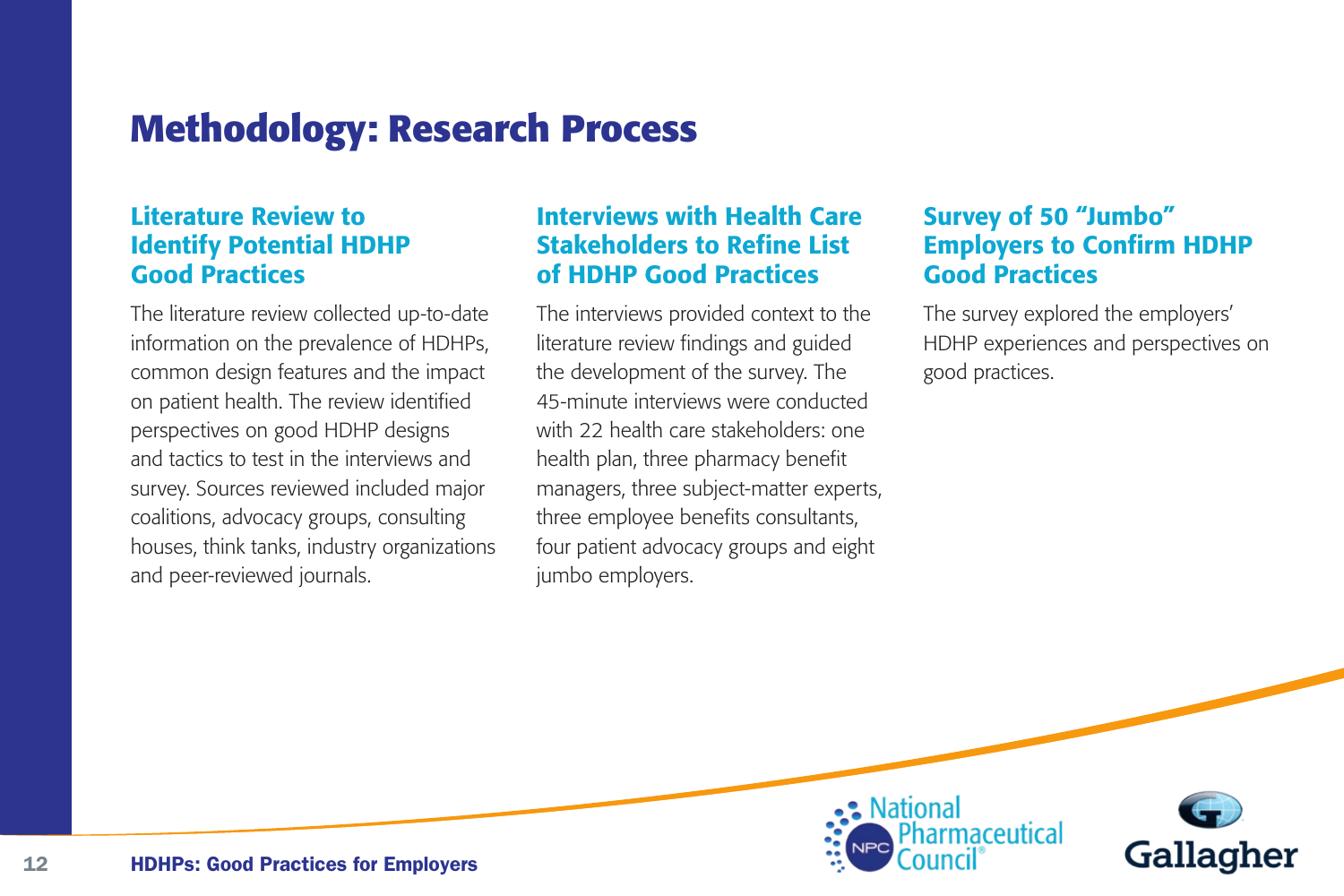## **Surveyed Employers Had at Least 5,000 U.S. Employees; Half Offer More Than One HDHP**



What is your total number

#### How many different HDHPs does your organization offer?





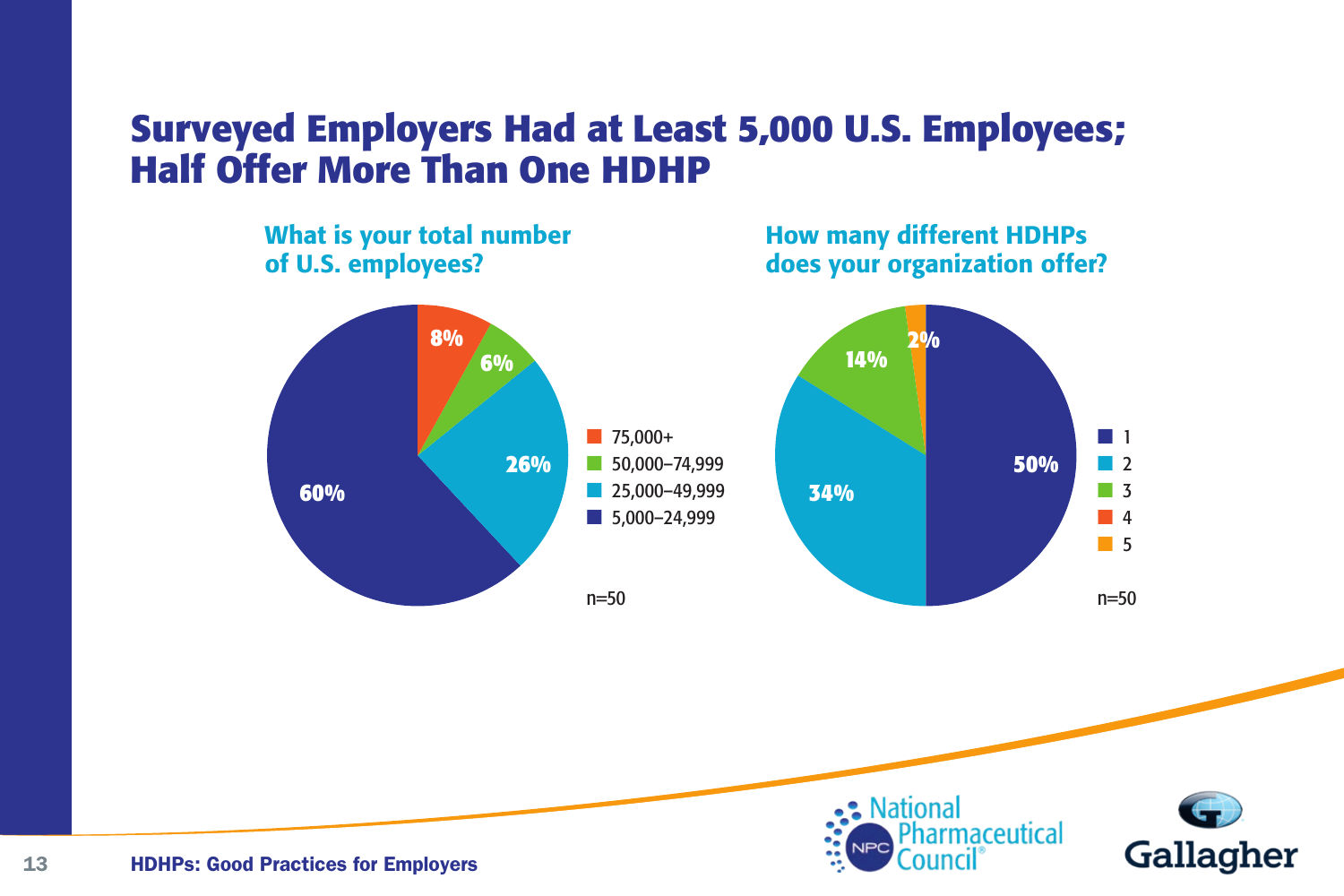### **Predominant Average Employee Age of 40-49 Years, Average Tenure of 6+ Years**

*To the best of your knowledge, what is the average age and tenure of your organization's workforce?*

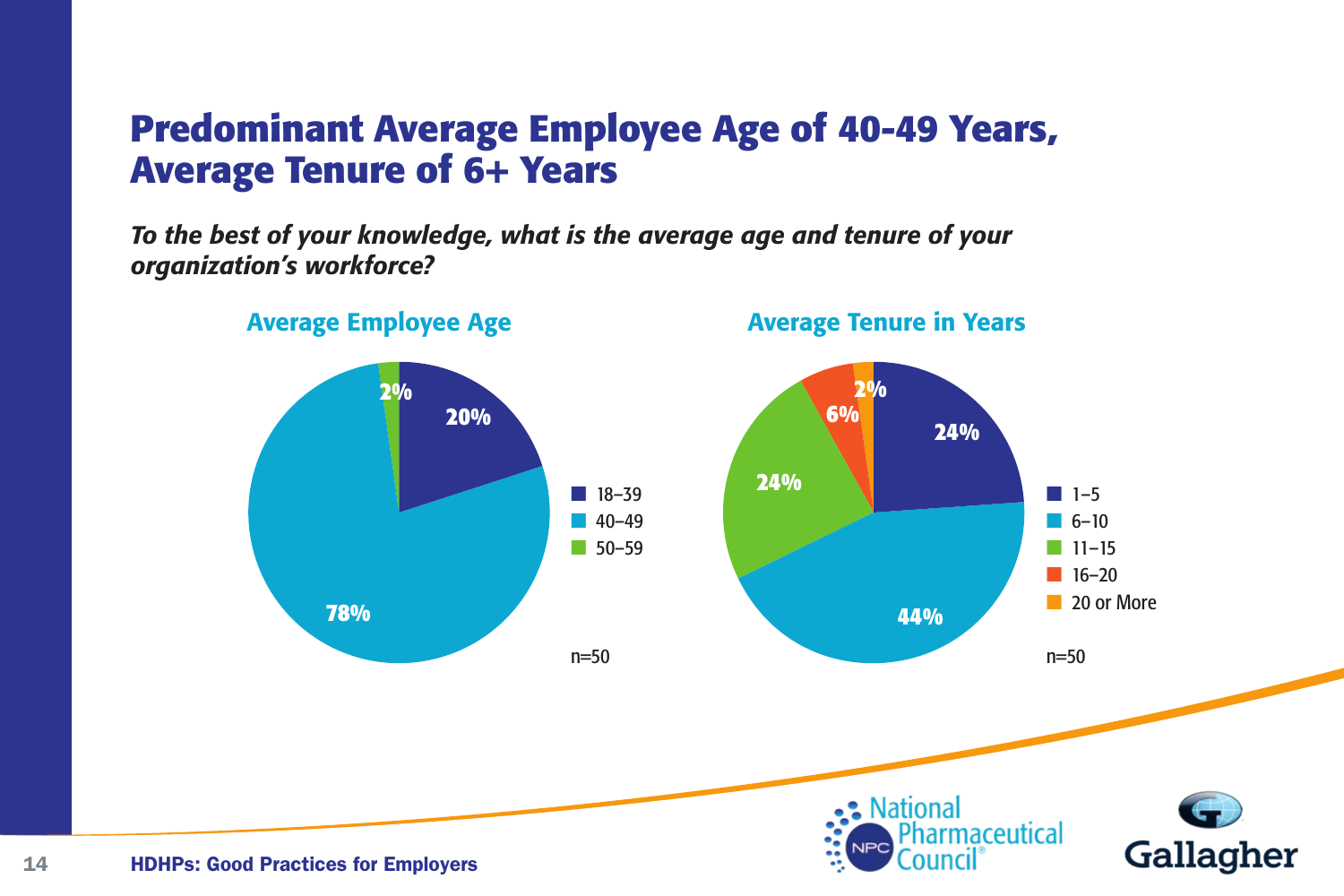### **Most Employers Had More Than 1,000 Employees in an HSA-Qualified HDHP**

*About how many of your eligible U.S. employees are enrolled in an HSA-qualified HDHP through your organization?* **78% 44%**

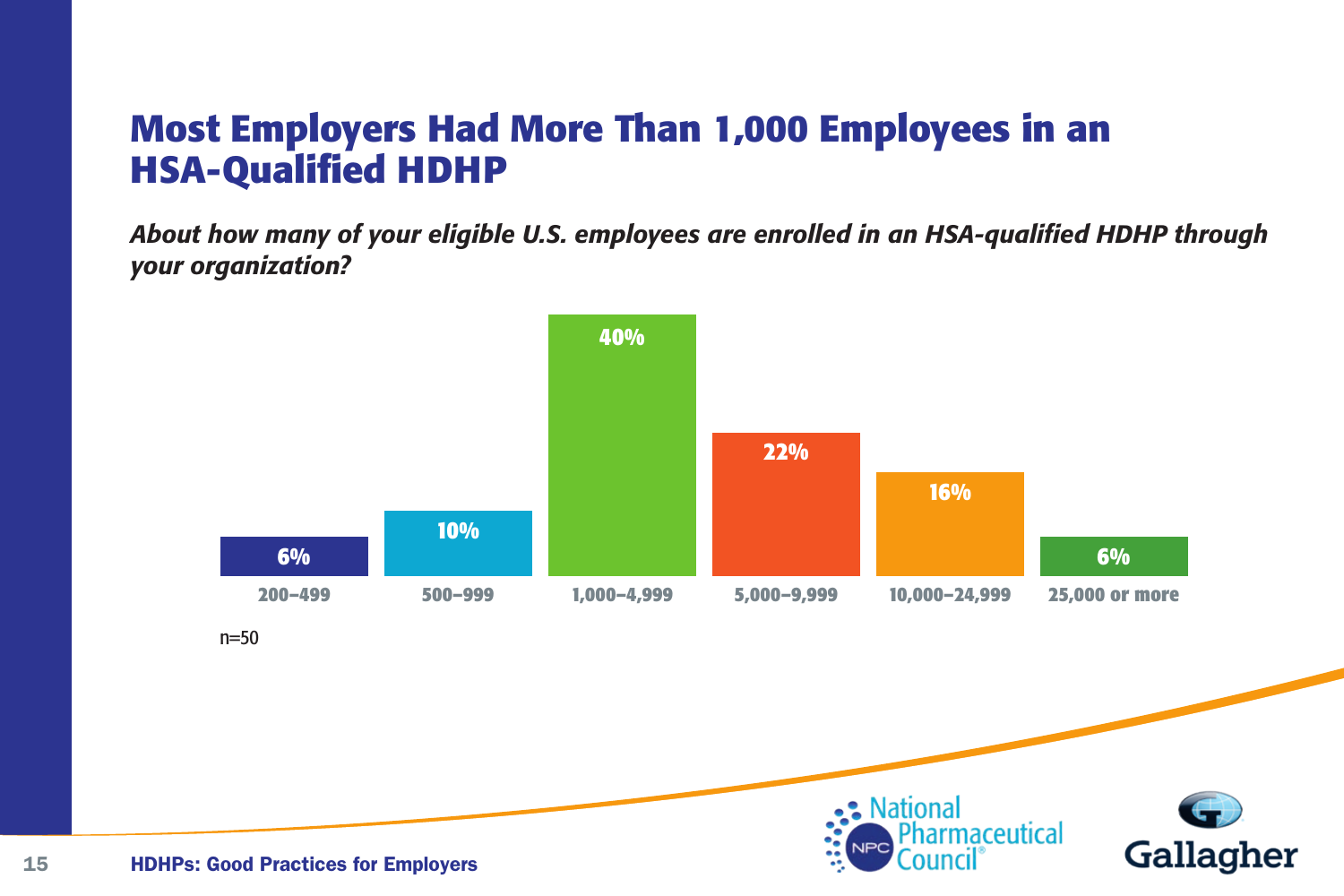## **Top Industries Included Manufacturing and Health Care or Social Assistance**

#### *Which of the following best describes the industry your company is in?*

| Manufacturing                                                                         | 20%        |
|---------------------------------------------------------------------------------------|------------|
| Health Care or Social Assistance (Hospitals, Non-Insurance Health Services)           | <b>14%</b> |
| Wholesale Trade, Transportation, or Warehousing                                       | <b>12%</b> |
| <b>Educational Services (Academic Institutions/Universities)</b>                      | <b>12%</b> |
| Finance, Insurance, or Real Estate                                                    | <b>12%</b> |
| Professional, Scientific, or Technical Services                                       | 8%         |
| Information (Publishing, Telecommunications, Broadcasting, and Information Technology | <b>4%</b>  |
| <b>Retail Trade</b>                                                                   | 4%         |
| <b>Accommodation or Food Services</b>                                                 | 4%         |
| <b>Construction or Utilities</b>                                                      | <b>4%</b>  |
| <b>Public Administration</b>                                                          | 2%         |
| Agriculture, Forestry, Fishing, Hunting, or Mining                                    | 2%         |
| <b>Other (Customer Contact Center Management)</b>                                     | 2%         |
| $n=50$                                                                                |            |



Gallagher

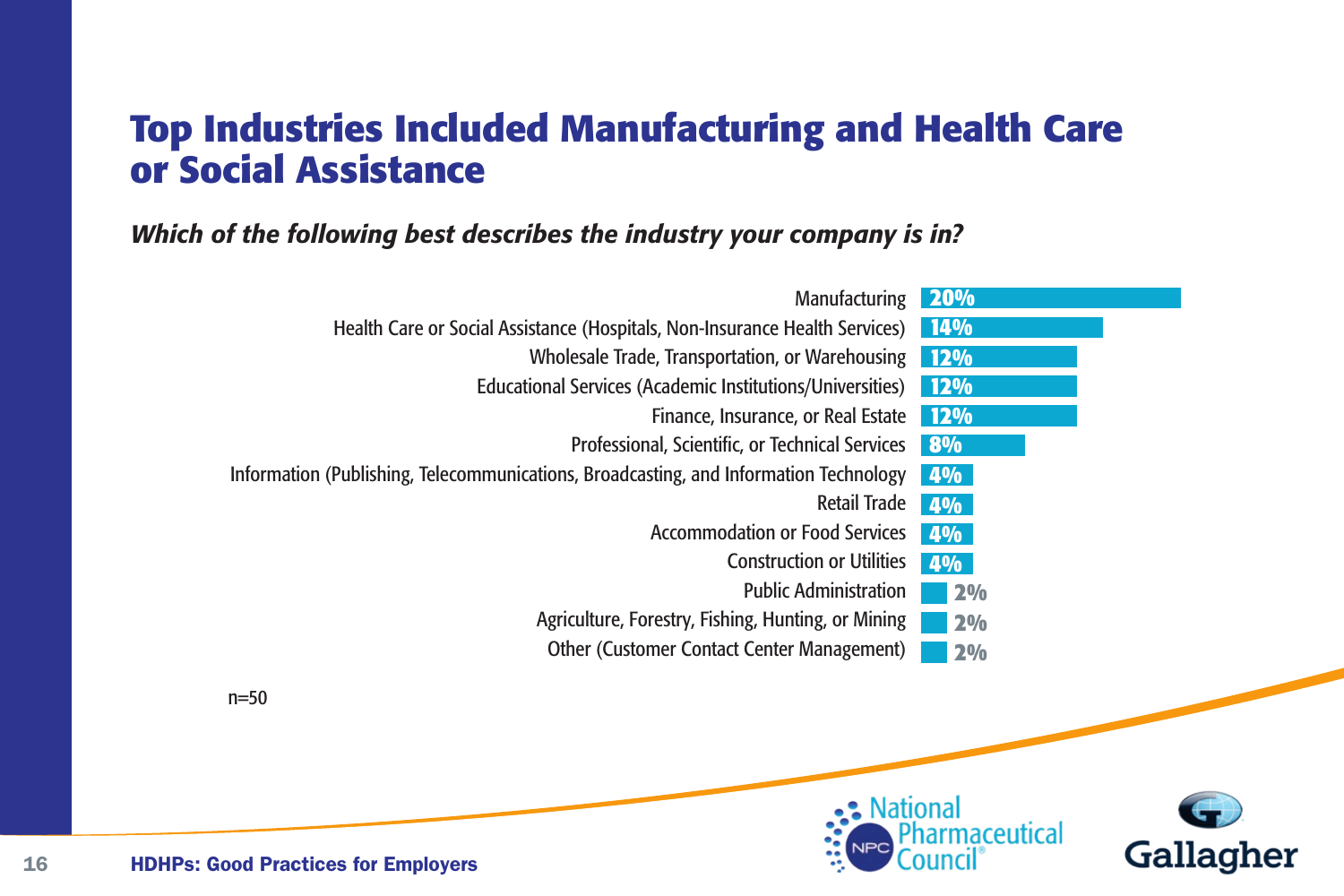# High-Deductible Health Plan Experiences

This research explored employer experiences with and perspectives on HDHP benefit designs and associated outcomes.



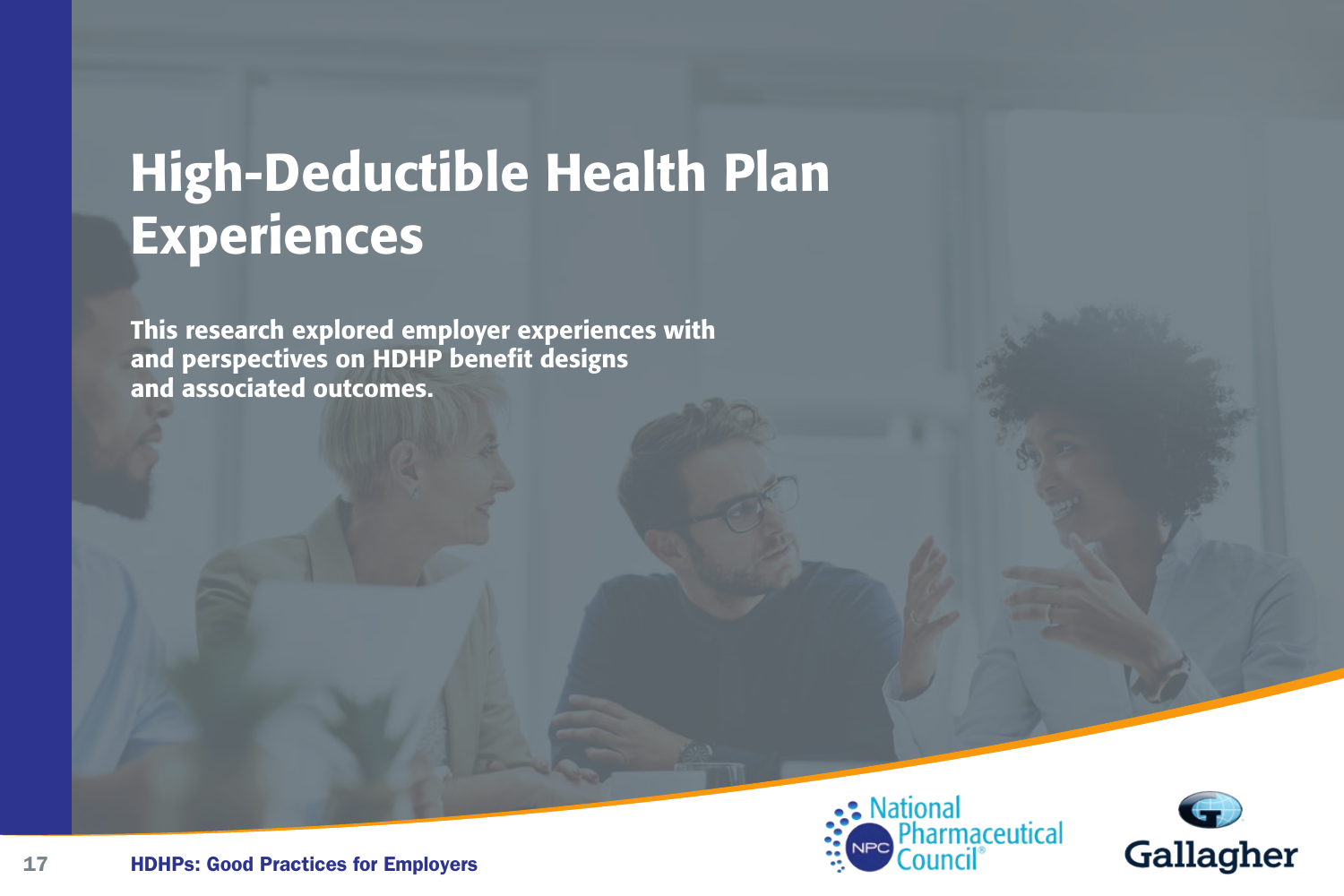## **Two-Thirds of Employers (68%) Report Taking a Proactive Approach to Managing Benefits and Employee Health Programs**

*What position on the scale best describes your organization's core philosophy on providing health care benefits to manage employee health?*

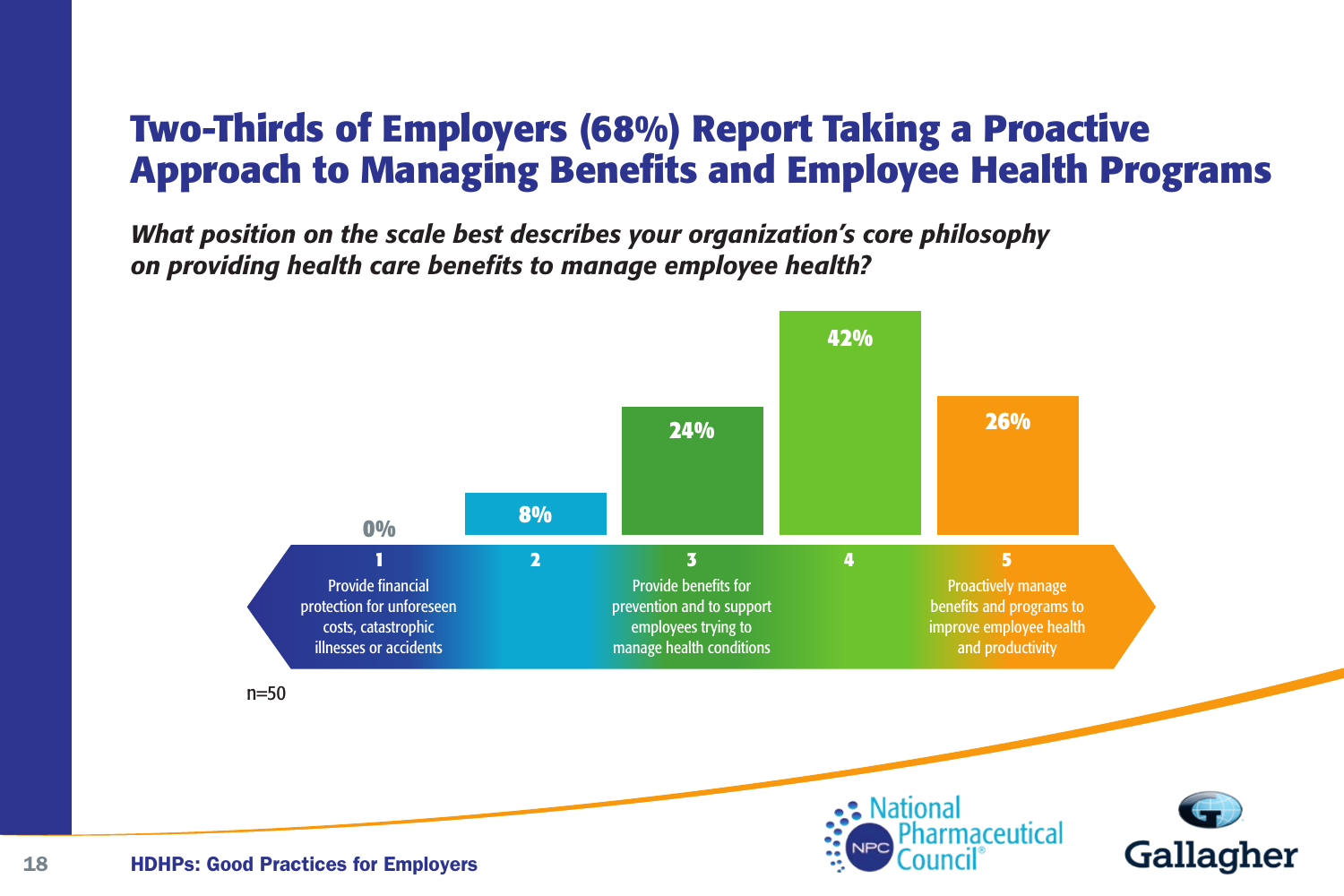## **Surveyed Employers Believe Employees Understand How HDHPs Operate, but Some Interviewees Are Skeptical**

*Use the scale to rate your agreement with the following three statements about your organization's HDHP enrollees' experience.*

Our HDHP enrollees generally understand their deductible and how it works Our HDHP enrollees generally understand what services and treatments are covered pre-deductible Our HDHP enrollees generally understand how to appropriately use their HSA to pay for eligible services and treatments ■ Agree ■ Neutral ■ Disagree **80% 80% 76% 10% 10% 6% 14% 6% 18%**  $n=50$ 

Chart combines responses on a 5-point Likert scale: Responses 1 and 2=disagree/somewhat disagree; 3=neutral; 4 and 5= somewhat agree/agree.

 *I've had to help my own grown children navigate these plans, and the bottom line is that HDHPs are still confusing. The deductible is a big number, and when an employer takes steps to implement these plans, employees get concerned.* 

*— Consultant*





19 HDHPs: Good Practices for Employers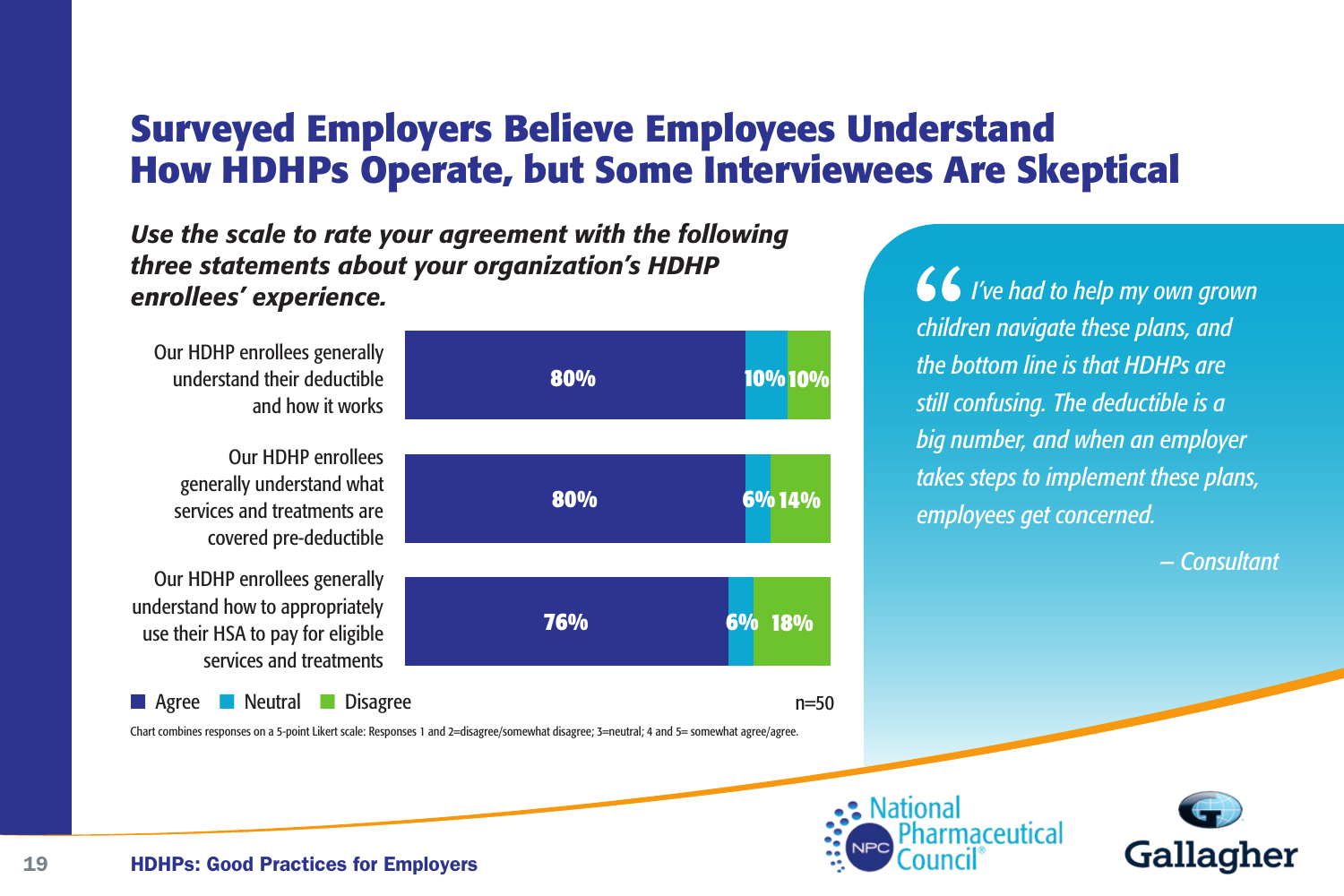### **Most Employers Report Moderate Financial and Preventive Care Outcomes**

*Use the scale below to indicate if your organization has experienced any of the potential outcomes associated with HDHPs.*

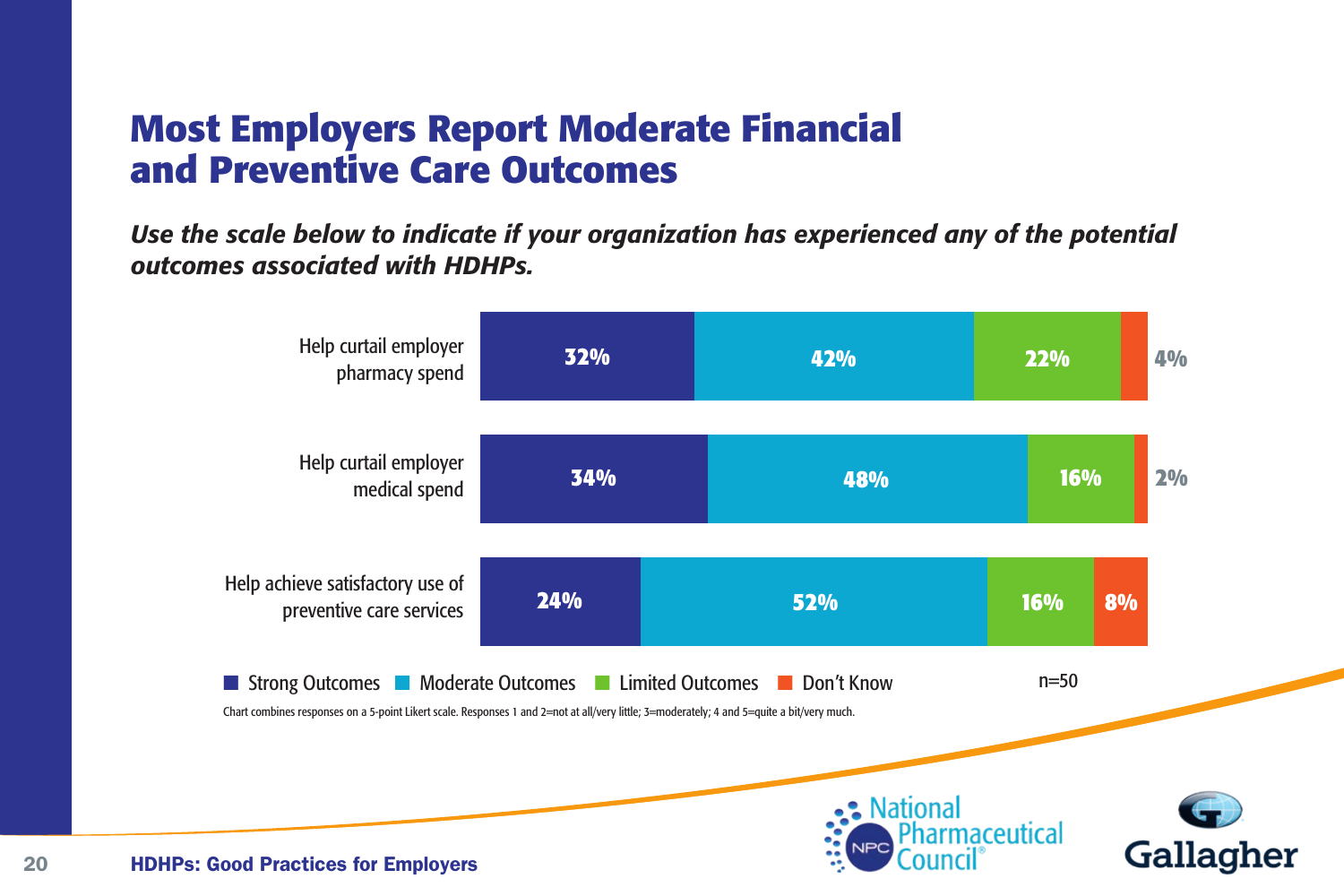#### **Some Employers Express Concern About Financial Burden with HDHPs**

*Use the scale below to indicate if your organization has experienced any of the potential outcomes associated with HDHPs.*

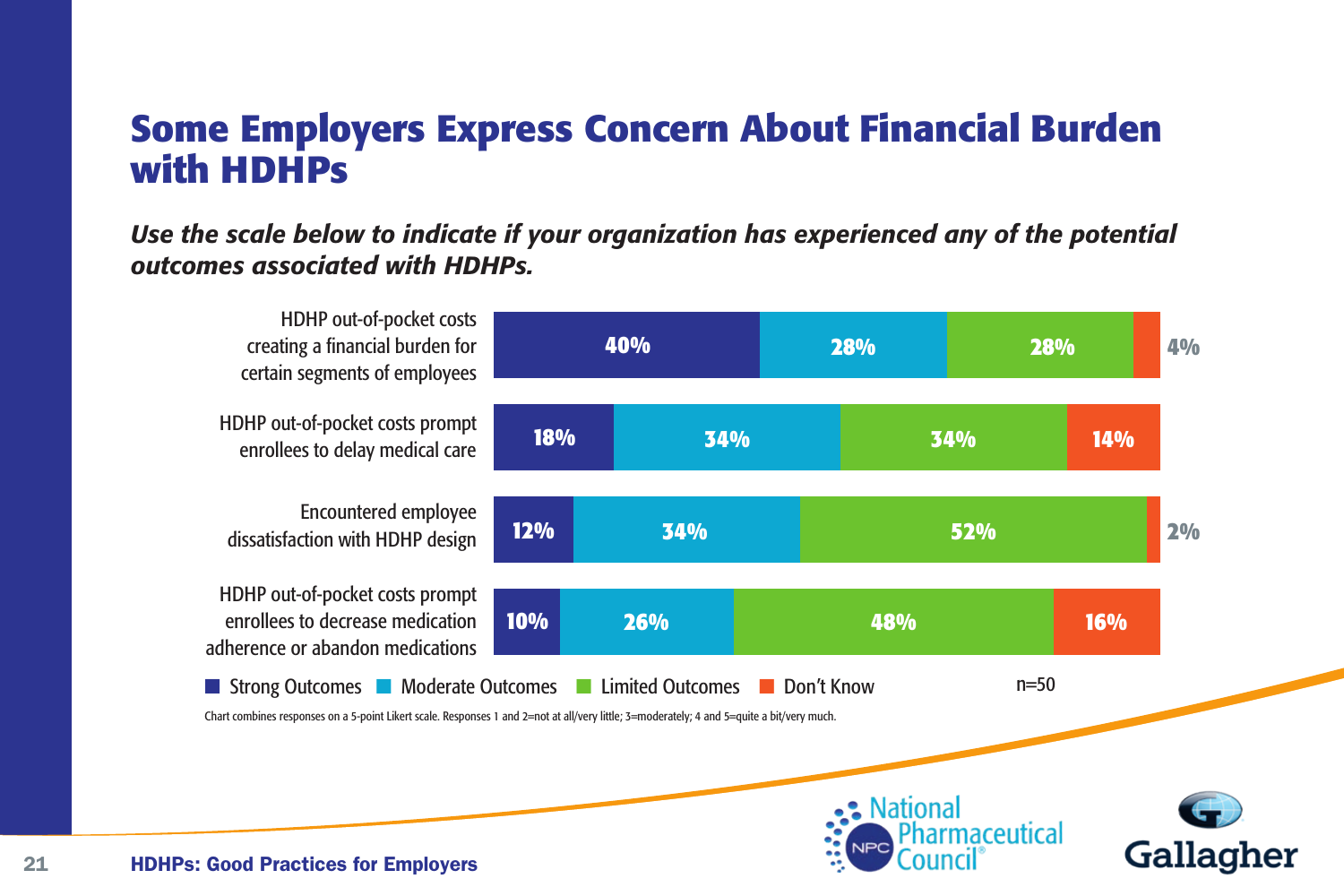## **Employers Recognize HDHP Financial Burden on Low- and Middle-Wage Employees**

*You indicated that HDHP out-of-pocket costs may have created a financial burden for some segments of employees. Have you noticed any of the following segments affected? Select all that apply.*

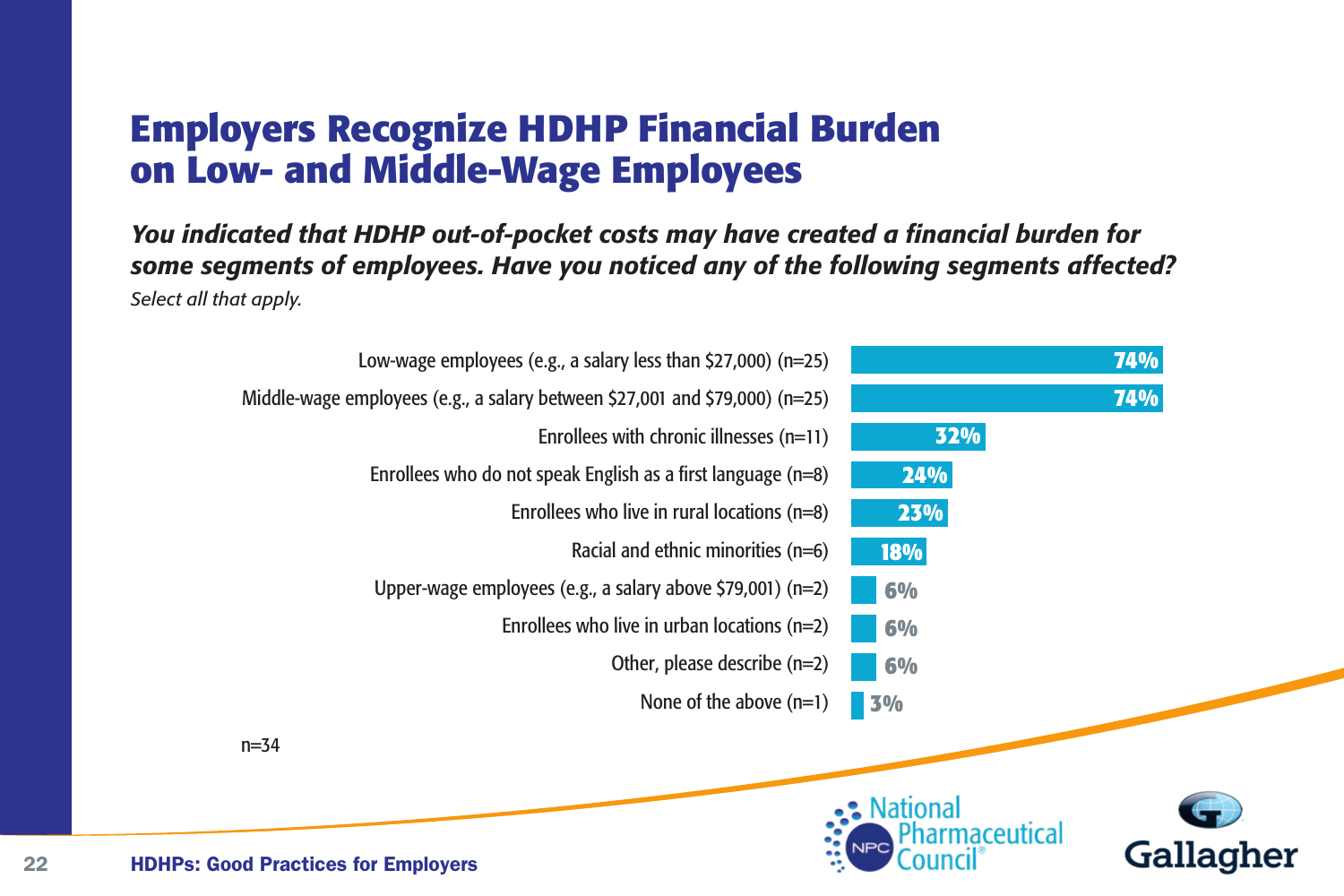## **Some Employers Note Reduced Routine Care, Increased Emergency Care and Preventable Complications with HDHPs**

*You indicated that HDHP out-of-pocket costs may prompt enrollees to delay medical care, decrease medication adherence or abandon medications. Have you noticed any of the following outcomes? Select all that apply.*

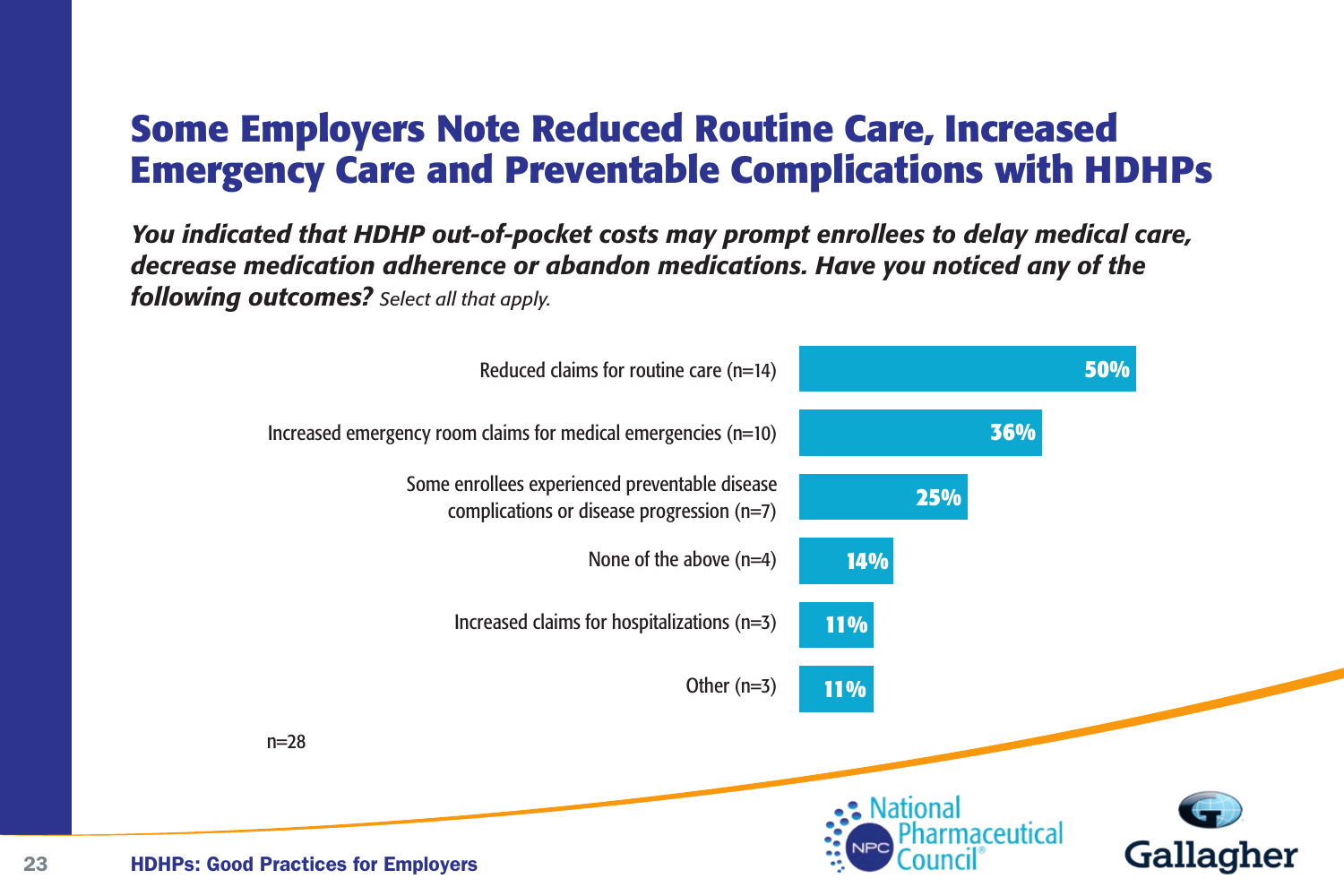# High-Deductible Health Plan Good Practices

This research defines a "good practice" as an action that employers can take to help HDHP enrollees maximize value and better navigate their benefits and treatment options.



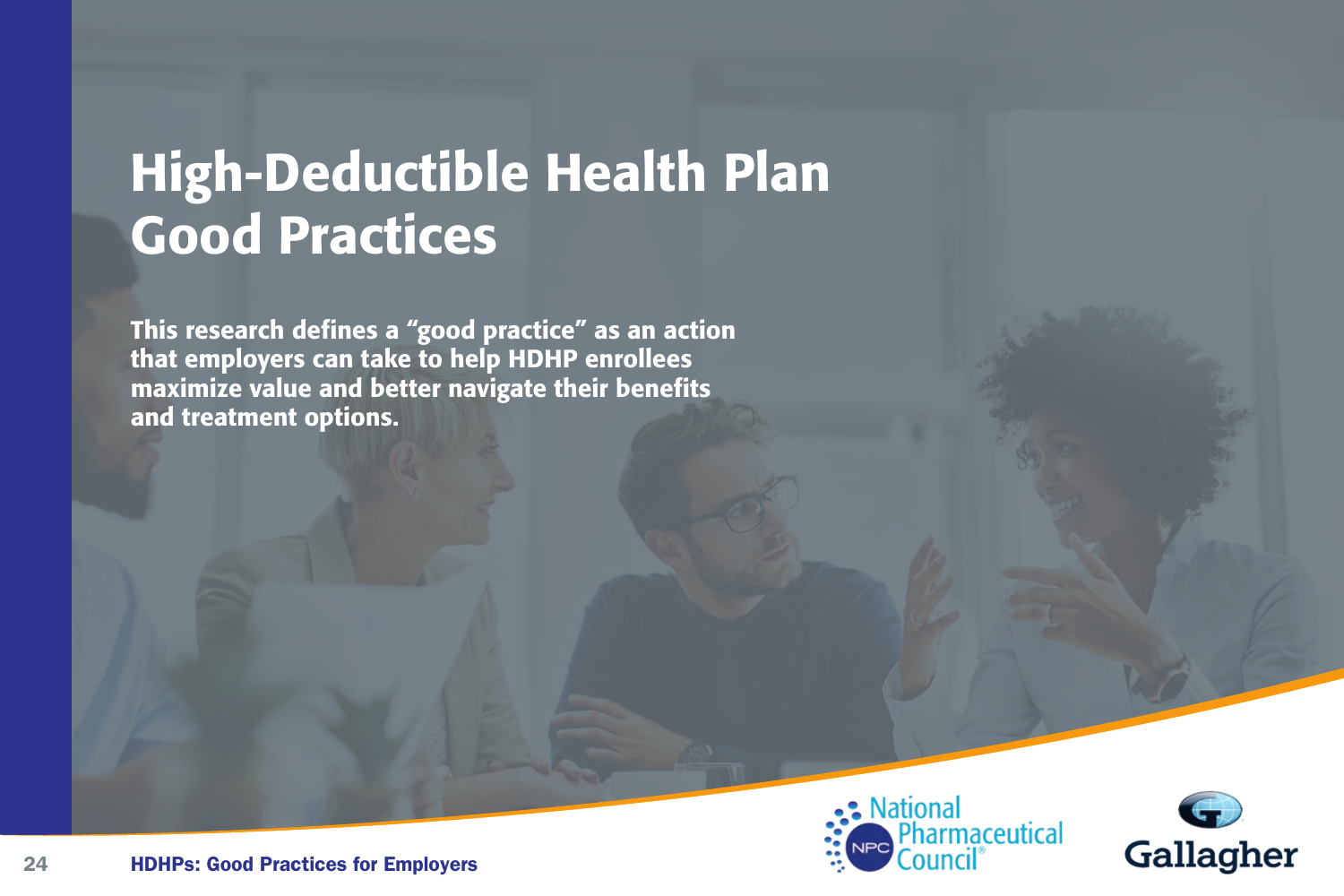### **Out of 11 HDHP Design Tactics, Two-Thirds or More of Employers Agreed on Nine as Good Practices**

#### *Respondents that agree/somewhat agree tactics are a good practice:*

| Offer ongoing education that emphasizes the retirement and tax-free advantages of HSAs     | 98%        |
|--------------------------------------------------------------------------------------------|------------|
| Offer real-time pharmacy tools that provide the prices of medications at various locations | 98%        |
| Cover preventive care medications pre-deductible as fully as HSA federal regulations allow | 96%        |
| Offer tools that allow enrollees to estimate costs for medical appointments and procedures | 94%        |
| Offer HSA contributions                                                                    | 94%        |
| Offer an investment option as part of the HSA                                              | 88%        |
| Offer an alternative plan design in addition to HDHPs                                      | 76%        |
| Offer additional HSA contributions based on employee actions                               | <b>72%</b> |
| <b>Front-load HSA contributions</b>                                                        | 66%        |
| Offer HSA contributions that match employee contributions                                  | 50%        |
| Offer salary-based account contributions                                                   | 46%        |
| $=50$                                                                                      |            |
|                                                                                            |            |
|                                                                                            |            |



 $n=50$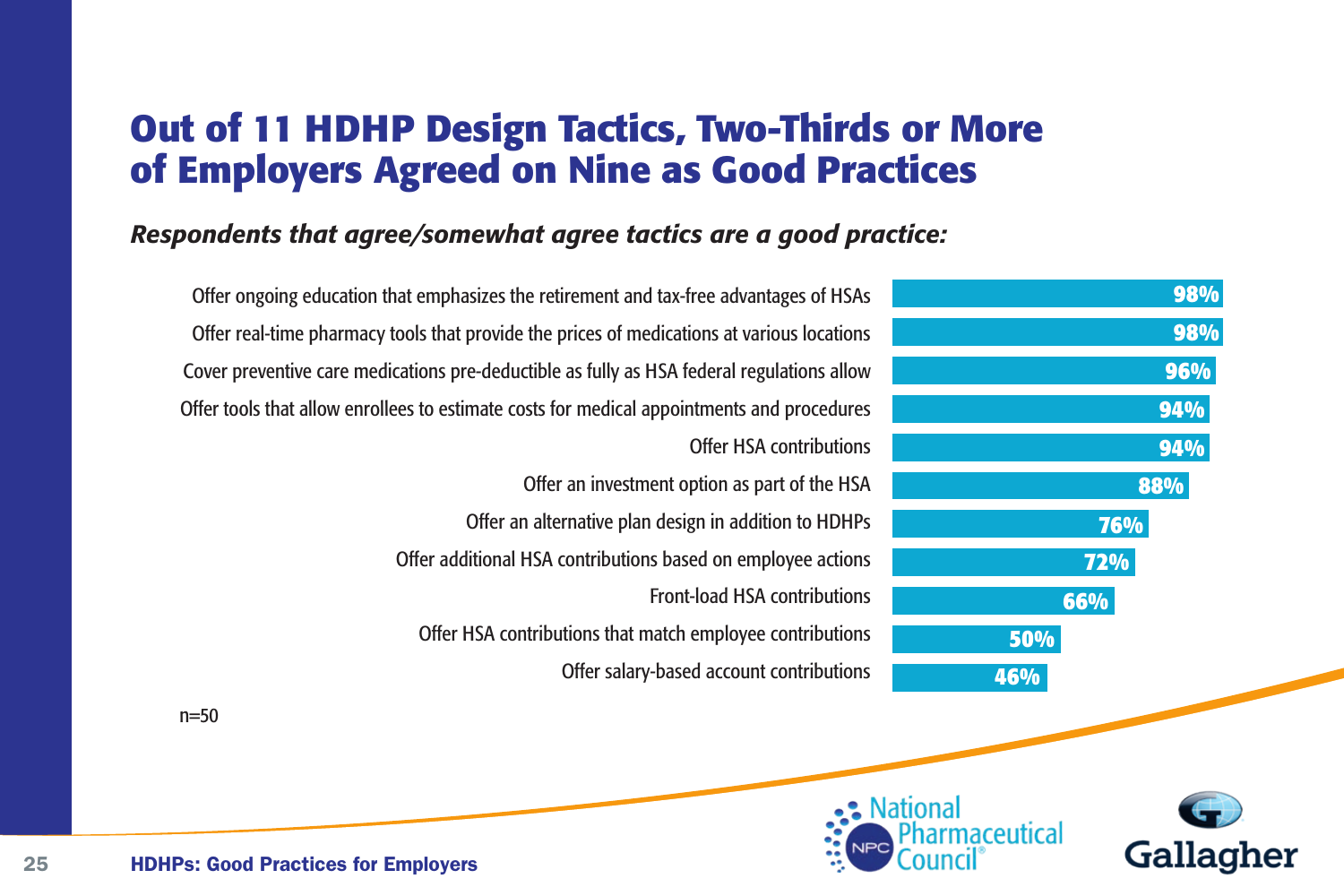# **Employers Recommend Prioritizing Five HDHP Good Practices**

*Which practices would you recommend that an employer implement to have the most impact on HDHP enrollees' ability to maximize value and better navigate their benefits and treatment options? Rank up to five (1-5), where 1 = most impactful*

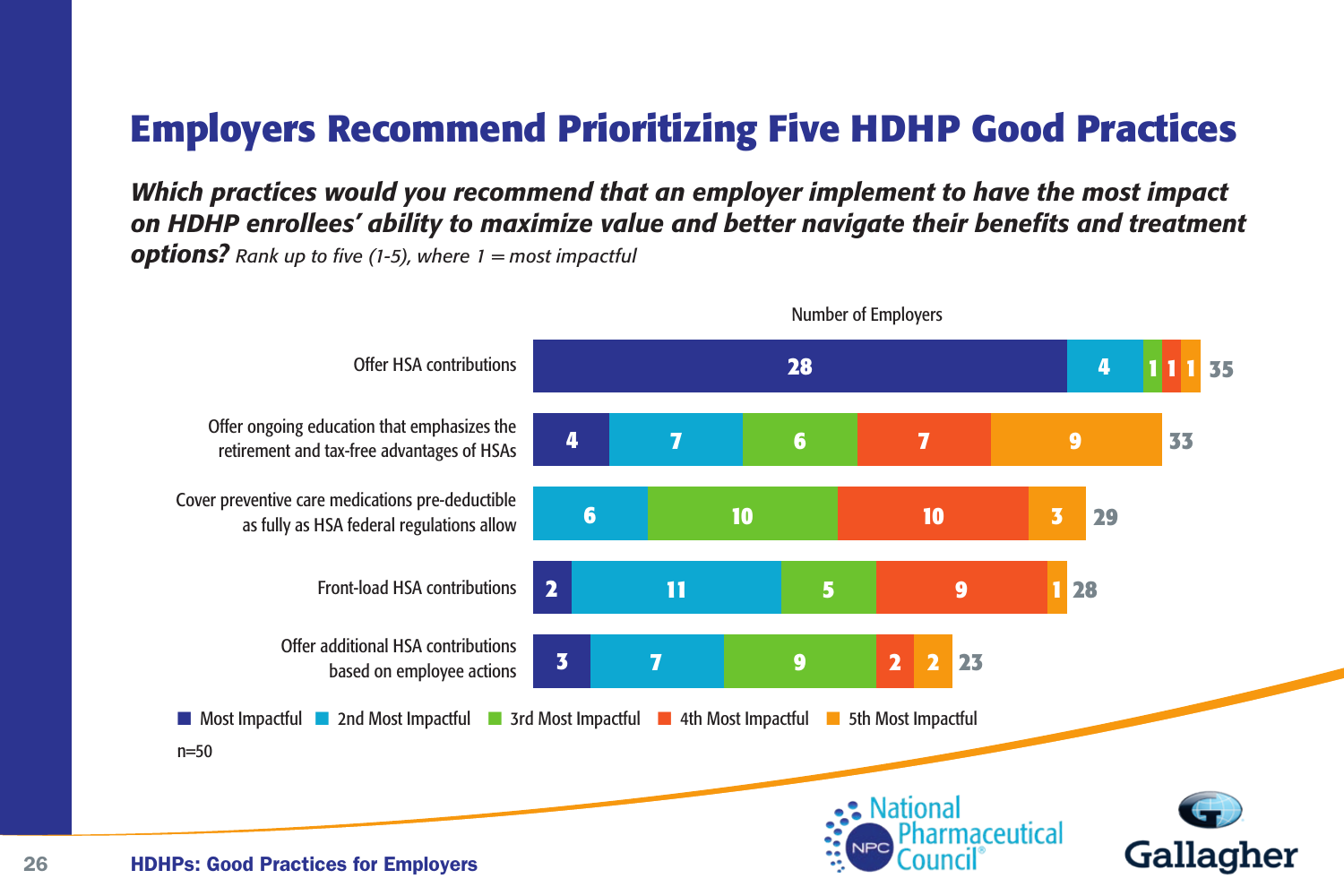### **8 in 10 Employers Offer HSA Investment Option and Contributions for HDHPs**

#### *Overview of HDHP practices respondents currently implement:*



 $n=50$ 



Gallagher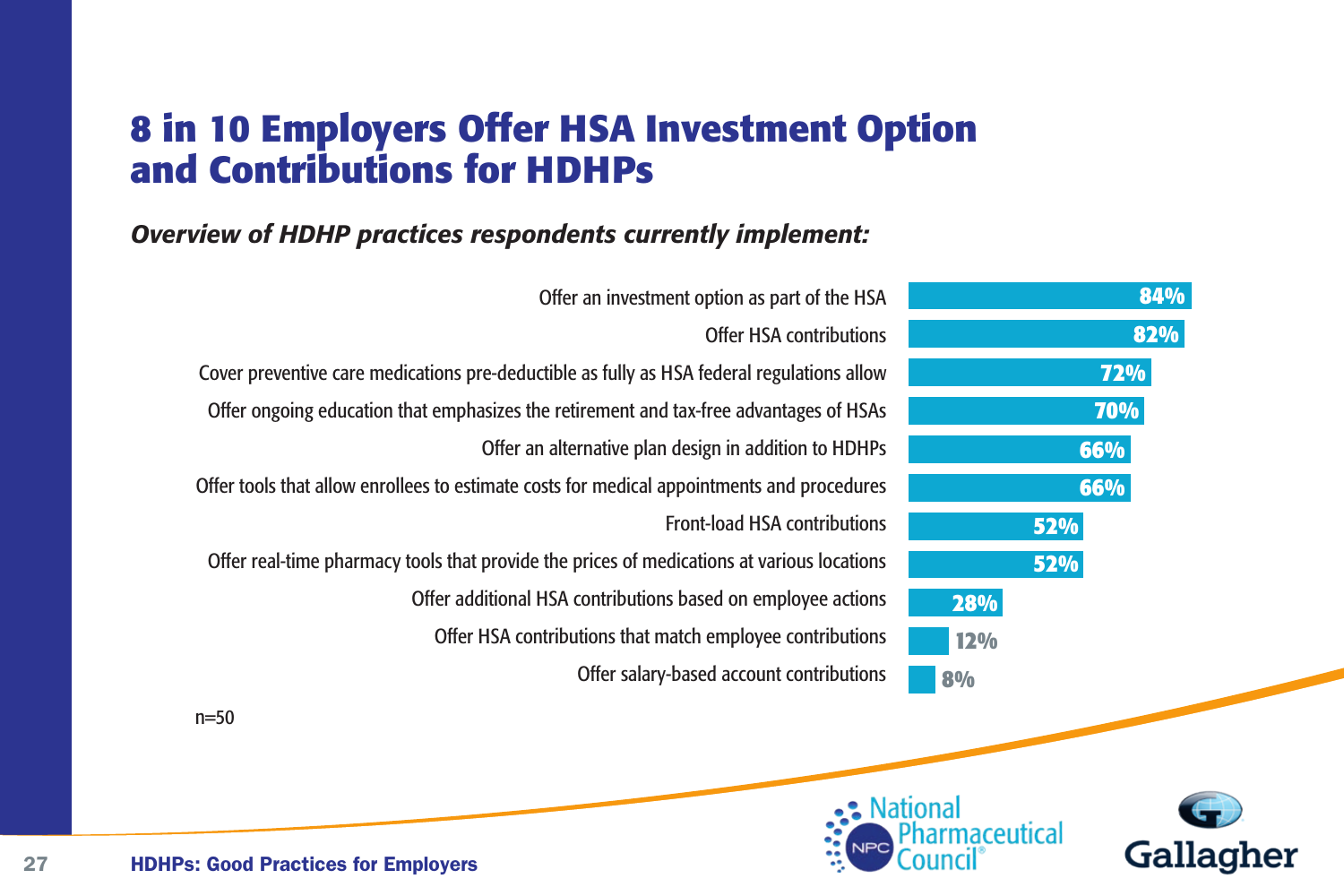## **Considerable Gaps Exist Between What Employers Consider a Good Practice and What They Have Implemented**

*The following good practices had the largest differences between the share of employers agreeing it was a good practice versus implementing the tactic:*

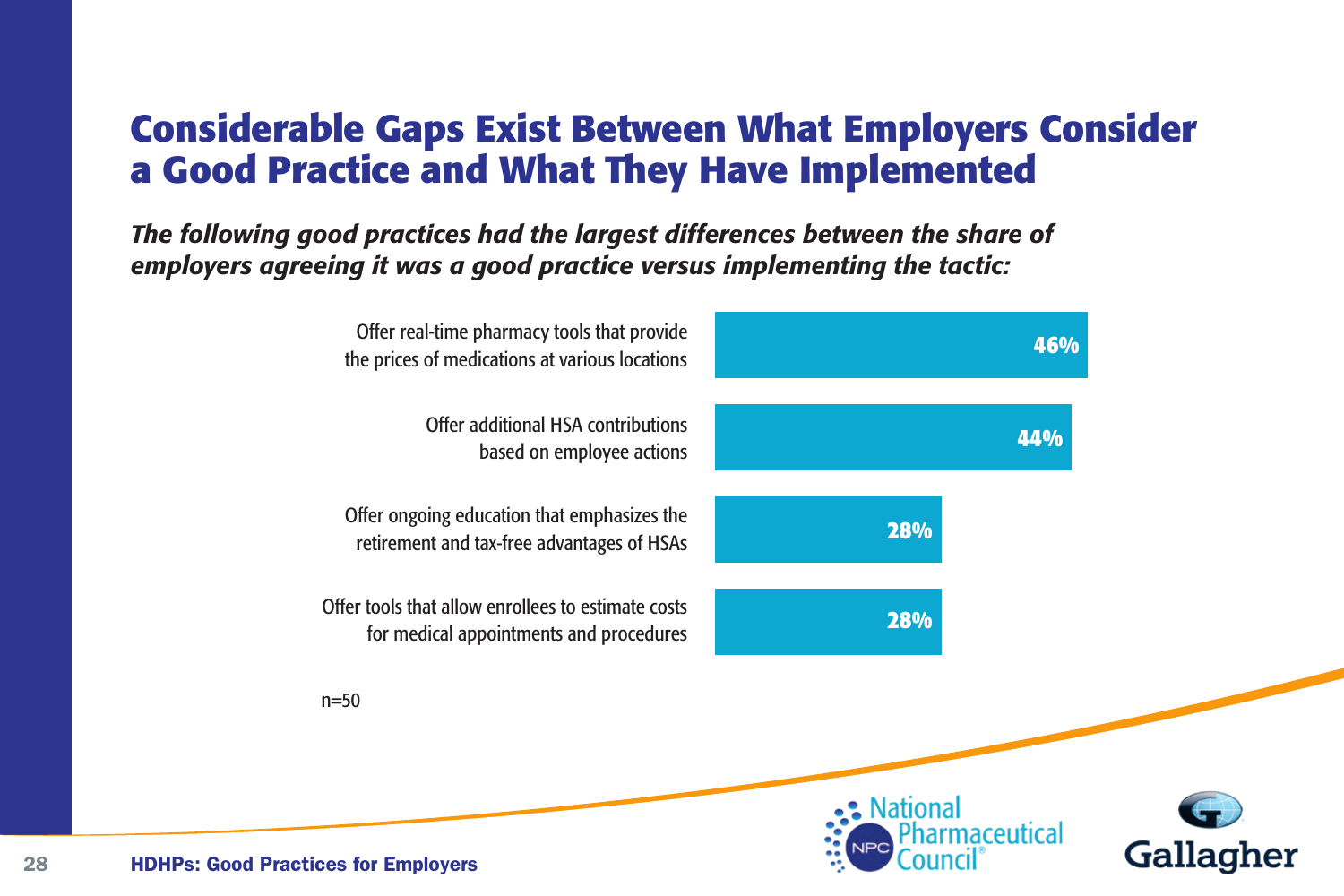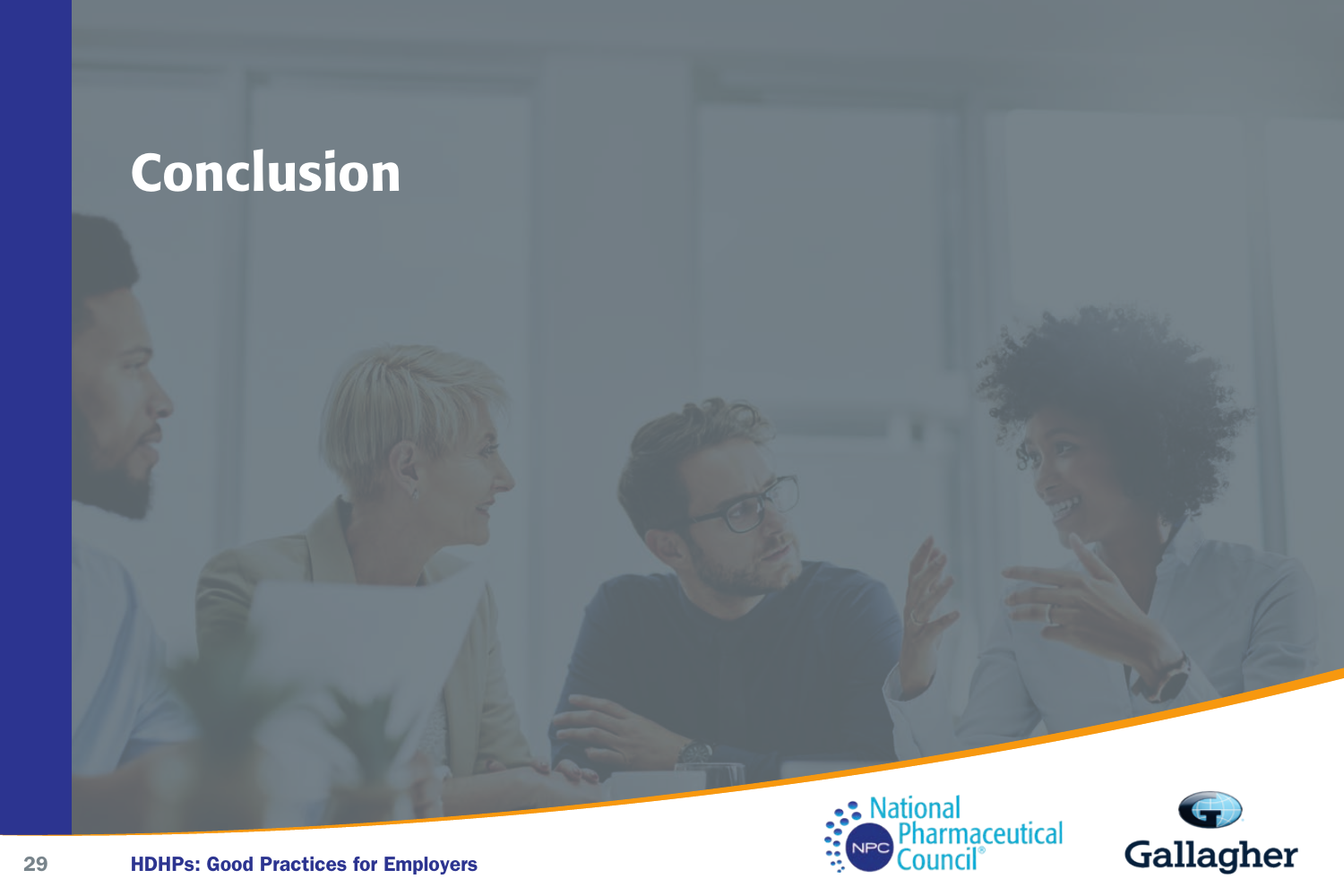## **These HDHP Good Practices Help Enrollees and Employers Maximize Value**



•• National

ıarmaceutical

Gallagher